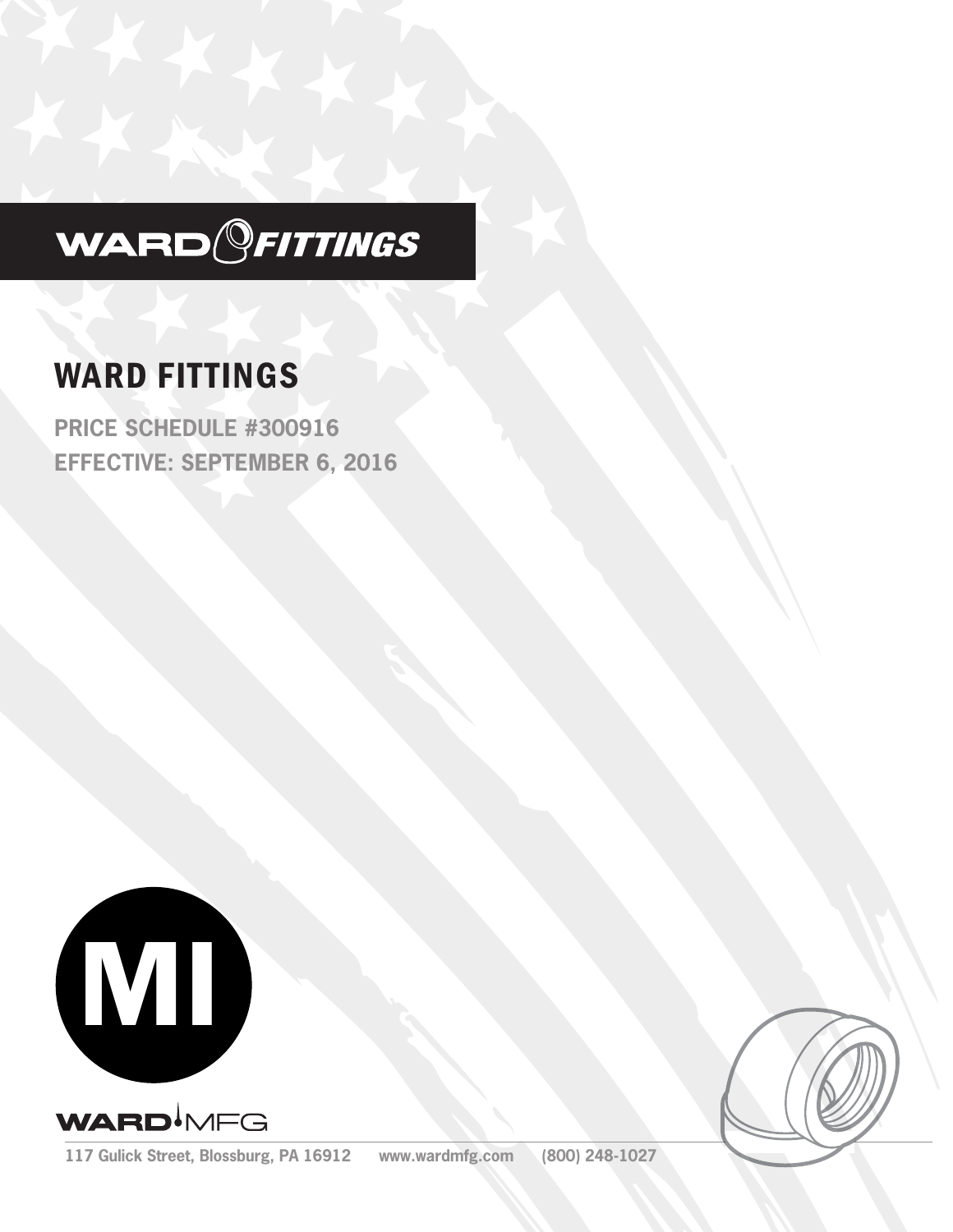## **TERMS AND CONDITIONS OF SALE:**

- **1. PRICES: This price sheet supersedes all previous issues. Prices in price sheets are subject to change without notice. Prices apply only to standard sizes as listed in catalog.**
- **2. APPROVAL & ACCEPTANCE OF ORDERS: All orders are accepted on the basis of prices in effect at the time of shipment.**
- **3. TAXES: Any Manufacturer or Sales Tax payable on the transaction under any effective statute will be added to the prices and terms quoted, unless a valid exemption certificate is on file.**
- **4. CREDIT TERMS: Two percent cash discount tenth prox., Net 30 days. Unless otherwise stated.**
- **5. DELIVERY & SHIPMENT OF GOODS: All goods are shipped at buyer's risk. Shipments should be carefully examined upon delivery and before the carrier's delivery receipt is signed. If any loss or damage is evident, the buyer should make an appropriate notation on the delivery receipt and insist that the carrier's driver initial such exception. The contents of all packages should be carefully examined for concealed damage as soon as possible after delivery, so that the carrier can be requested, within 48 hours after delivery, to arrange for prompt inspection of the damaged goods. Completion of all orders accepted and fulfillment of all agreements or contracts entered into are subject to any delay which might be occasioned by labor disputes, fires,accidents, embargoes, trade restrictions, governmental directives or other causes beyond our control. All promises of shipment will be as closely estimated as possible. We use our efforts in every case to ship within the time promised, but cannot guarantee to do so. All claims for shortage must be made on receipt of goods. We prove our count by weighing the package. Claims for shortage are subject to that test. Typographical, clerical, arithmetical errors or omissions in orders, invoices, quotations, price schedules, acknowledgments, or other documents are subject to correction.**
- **6. RETURN OF GOODS: No goods will be taken back and credited without prior approval and issuance of a return goods authorization (RGA) number. All fittings returned with our permission must be goods sold by Ward Manufacturing, LLC, and in clean saleable condition. Credit will only be allowed on the basis of prices agreed upon. If product returned is a result of a customer ordering error or overstocking situation, the credit will be less 20 percent to cover handling costs, less any costs of returning to a saleable condition, and less transportation charges on original and return shipments. Orders for special goods are not subject to cancellation for any reason after work**

WARD<sup>I</sup>MFG

**has been started on them, except upon agreement to make payment for all work which has been performed.**

- **7. WARRANTY: Seller warrants the material to be free of defects in material and workmanship, under normal use, proper maintenance and proper operation, for a period of one year from date of delivery to a common carrier for shipment to buyer or his designated agent. The obligation of the seller Is limited to (1) repair of the material, or (2) replacement of any component or components proven defective in material or workmanship, or (3) refund of the purchase price. Seller shall have no liability for the cost of removal or reinstallation with respect to any replaced or repaired product. The election of said remedies shall be determined by seller in its sole discretion and shall be considered final disposition. All implied warranties, including the implied warranties of merchantability and fitness for a particular purpose, are hereby disclaimed and excluded. This warranty is In lieu of all other warranties, guarantees, agreements and similar obligations of seller; in no event shall seller be liable for consequential or Incidental damages.**
- **8. FREIGHT TERM: Shipments of 2,000 lb. net or more will be prepaid in the continental U.S. (except Alaska). We reserve the right to choose shipping point and carrier.**
- **9. CARTON & BOX QUANTITY ADJUSTMENT: On orders received for less than master carton or box quantities, we reserve the right to adjust to the next carton or box quantity above the number of pieces shown on the order. Items subject to adjustment are identified with stars in the price sheet.**
- **10. WEIGHTS: The weights per piece or per 100 pieces given in the price sheet, catalogs, and quotations are not guaranteed, but are approximate and for your convenience.**
- **12. SPECIAL CONDITIONS: Any additional cost incurred in packaging or in making any special tests or inspection requested by Buyer in addition to those commercially supplied by Ward Manufacturing, LLC., will be charged to Buyer. Such tests and inspections will be made at the factory before date of shipment. Orders for fittings or parts will be subject to a net minimum invoice charge of \$35.00 Net plus applicable handling and freight charges.**
- **13. US EXPORT COMPLIANCE: The products sold by Ward Manufacturing, LLC. may be subject to the export control laws and regulations of the United States Government. Buyer may not make any disposition of such products, by way of sale, export, re-export, transshipment or otherwise, except as permitted under applicable U.S.law.**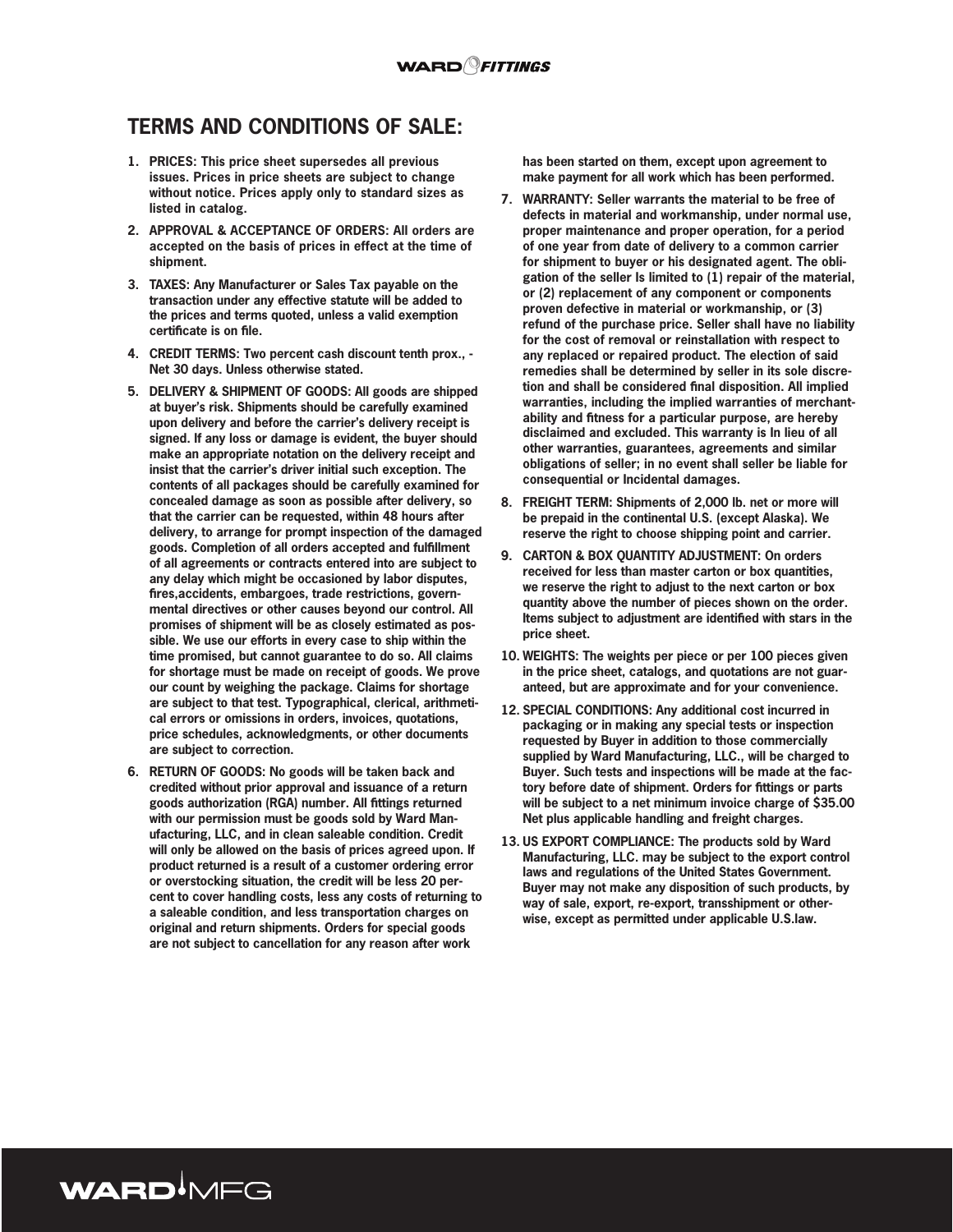

**MALLEABLE IRON 90° ELBOWS CLASS 150**

| ۰, |  |
|----|--|
|----|--|

| <b>DESCRIPTION</b>           | <b>PCS PER</b><br><b>BOX</b> | <b>MASTER</b>   | PCS PER WEIGHT PER<br>100 | Part #<br><b>BLACK</b> |                   | <b>PRICE (USS)</b><br><b>BLACK</b> | Part #<br>GALV. |                   | <b>PRICE (USS)</b><br>GALV. |
|------------------------------|------------------------------|-----------------|---------------------------|------------------------|-------------------|------------------------------------|-----------------|-------------------|-----------------------------|
| 1/8                          | 35                           | 210             | 8                         | A.BML                  | $\star$           | 7.60                               | A.NML           | $\pmb{\star}$     | 11.78                       |
| 1/4                          | 30                           | 180             | 12                        | <b>B.BML</b>           | $\star$           | 7.42                               | <b>B.NML</b>    | $\star$           | 10.75                       |
| 3/8                          | $\overline{30}$              | 180             | 19                        | <b>C.BML</b>           | $\star$           | 7.42                               | <b>C.NML</b>    | $\star$           | 10.75                       |
| 1/2                          | 50                           | 200             | 26                        | <b>D.BML</b>           | #                 | 5.14                               | <b>D.NML</b>    | #                 | 6.92                        |
| 3/4                          | 35                           | 140             | 45                        | E.BML                  | #                 | 6.20                               | E.NML           | #                 | 8.50                        |
| 1                            | 20                           | 80              | 69                        | 1.BML                  | #                 | 10.78                              | 1.NML           | #                 | 15.74                       |
| $1 - 1/4$                    | 20                           | 40              | 102                       | 1B.BML                 | #                 | 17.78                              | 1B.NML          | $\star$           | 24.88                       |
| $1 - 1/2$                    | 8                            | $\overline{32}$ | 135                       | 1D.BML                 | #                 | 23.38                              | 1D.NML          | $\star$           | 32.47                       |
| $\overline{2}$               | 8                            | 16              | 219                       | 2.BML                  | #                 | 40.31                              | 2.NML           | $\star$           | 53.19                       |
| $2 - 1/2$                    | $\overline{12}$              | 12              | 449                       | 2D.BML                 | $\star$           | 89.80                              | 2D.NML          | $\star$           | 139.19                      |
| 3                            | 5                            | 5               | 737                       | 3.BML                  | $\star$           | 131.42                             | 3.NML           | $\star$           | 229.48                      |
| $3-1/2$                      | 3                            | 6               | 665                       | 3D.BML                 |                   | 361.27                             | 3D.NML          |                   | 750.34                      |
| 4                            | 4                            | 4               | 919                       | 4.BML                  |                   | 282.29                             | 4.NML           |                   | 404.74                      |
| 5                            | 1                            | 1               | 1355                      | 5.BML                  |                   | 824.88                             | 5.NML           |                   | 1747.90                     |
| 6                            | 1                            | $\mathbf{1}$    | 2255                      | 6.BML                  |                   | 952.84                             | 6.NML           |                   | 1611.37                     |
| $1/4 \times 1/8$             | $\overline{30}$              | 180             | 10                        | <b>BXA.BML</b>         | $\star$           | 14.78                              | <b>BXA.NML</b>  |                   | 19.29                       |
| $3/8 \times 1/8$             | 25                           | 75              | 15                        | <b>CXA.BML</b>         |                   | 20.56                              | <b>CXA.NML</b>  |                   | 32.75                       |
| $3/8 \times 1/4$             | $\overline{25}$              | 150             | 16                        | <b>CXB.BML</b>         | $\star$           | 10.43                              | <b>CXB.NML</b>  |                   | 17.19                       |
| $1/2 \times 3/8$             | 50                           | 200             | 24                        | <b>DXC.BML</b>         | $\star$           | 9.79                               | <b>DXC.NML</b>  | $\star$           | 12.73                       |
| $1/2 \times 1/4$             | 30                           | 180             | 22                        | <b>DXB.BML</b>         | $\star$           | 10.08                              | <b>DXB.NML</b>  | $\star$           | 14.90                       |
| $3/4 \times 1/4$             | 12                           | 24              | $\overline{28}$           | <b>EXB.BML</b>         |                   | 15.70                              | <b>EXB.NML</b>  |                   | 26.99                       |
| $3/4 \times 3/8$             | 30                           | 180             | 30                        | <b>EXC.BML</b>         | $\star$           | 14.09                              | <b>EXC.NML</b>  |                   | 20.38                       |
| $\frac{1}{3}{4 \times 1}{2}$ | $\overline{30}$              | 120             | $\overline{35}$           | <b>EXD.BML</b>         | $\star$           | 10.08                              | <b>EXD.NML</b>  | $\overline{\ast}$ | 14.78                       |
| $1 \times 3/8$               | 25                           | 100             | 47                        | 1XC.BML                | $\star$           | 27.50                              | 1XC.NML         |                   | 35.72                       |
| $1 \times 1/2$               | 25                           | 100             | 50                        | 1XD.BML                | $\star$           | 13.97                              | 1XD.NML         | $\star$           | 20.13                       |
| $1 \times 3/4$               | $\overline{20}$              | 80              | 56                        | 1XE.BML                | $\overline{\ast}$ | 12.95                              | 1XE.NML         | $\overline{\ast}$ | 18.96                       |
| $1-1/4 \times 1/2$           | 15                           | 60              | 65                        | 1BXD.BML               | $\pmb{\star}$     | 28.37                              | 1BXD.NML        |                   | 40.49                       |
| $1-1/4 \times 3/4$           | 15                           | 60              | 74                        | 1BXE.BML               | $^\star$          | 24.27                              | 1BXE.NML        | $\star$           | 38.21                       |
| $1-1/4 \times 1$             | $10\,$                       | 40              | 83                        | 1BX1.BML               | $\star$           | 21.76                              | 1BX1.NML        | $\star$           | 31.81                       |
| $1-1/2 \times 1/2$           | 12                           | 48              | 79                        | 1DXD.BML               | *                 | 33.79                              | 1DXD.NML        | $\star$           | 43.92                       |
| $1-1/2 \times 3/4$           | $\overline{12}$              | 48              | 89                        | 1DXE.BML               | $\star$           | 35.13                              | <b>1DXE.NML</b> | $^\star$          | 50.84                       |
| $1-1/2 \times 1$             | 10                           | 40              | 106                       | 1DX1.BML               | $\star$           | 30.71                              | 1DX1.NML        | $\star$           | 50.84                       |
| $1-1/2 \times 1-1/4$         | 15                           | 30              | 120                       | 1DX1B.BML              | $\star$           | 30.71                              | 1DX1B.NML       | $\star$           | 50.84                       |
| $2 \times 1/2$               | $10\,$                       | 40              | 121                       | 2XD.BML                | $\star$           | 42.47                              | 2XD.NML         | $\star$           | 56.85                       |
| $2 \times 3/4$               | 15                           | 30              | 140                       | 2XE.BML                | $\pmb{\star}$     | 53.59                              | 2XE.NML         | $\star$           | 72.07                       |
| 2x1                          | 12                           | 24              | 134                       | 2X1.BML                | $\star$           | 50.55                              | 2X1.NML         | $\star$           | 70.65                       |
| $2 \times 1 - 1/4$           | 10                           | 20              | 162                       | 2X1B.BML               | $\star$           | 50.55                              | 2X1B.NML        | $\star$           | 68.08                       |
| $2 \times 1 - 1/2$           | 10                           | 20              | 172                       | 2X1D.BML               | $\star$           | 44.48                              | 2X1D.NML        | $\star$           | 59.39                       |
| $2-1/2 \times 1-1/2$         | 12                           | 12              | 256                       | 2DX1D.BML              |                   | 129.27                             | 2DX1D.NML       |                   | 224.30                      |
| $2-1/2 \times 2$             | 12                           | 12              | 312                       | 2DX2.BML               |                   | 122.08                             | 2DX2.NML        |                   | 201.33                      |
| 3x2                          | 8                            | 8               | 382                       | 3X2.BML                |                   | 197.36                             | 3X2.NML         |                   | 317.80                      |
| $3x2-1/2$                    | 5                            | 5               | 475                       | 3X2D.BML               |                   | 228.46                             | 3X2D.NML        |                   | 365.91                      |
| 4x3                          | 4                            | 4               | 738                       | 4X3.BML                |                   | 390.45                             | 4X3.NML         |                   | 828.02                      |



**Fig. 48**

**MALLEABLE IRON 45° ELBOWS CLASS 150**

**DESCRIPTION PCS PER BOX PCS PER WEIGHT PER MASTER 100 PART # BLACK PRICE (US\$) BLACK PART # GALV. PRICE (US\$) GALV. 1/8 35 210 8 A.BM45L \* 11.18 A.NM45L 17.32 1/4 35 210 13 B.BM45L \* 11.18 B.NM45L \* 14.66 3/8 40 240 17 C.BM45L \* 11.18 C.NM45L \* 16.38 1/2 50 200 26 D.BM45L \* 8.49 D.NM45L \* 10.95 3/4 40 160 38 E.BM45L \* 10.50 E.NM45L \* 15.74 1 25 100 56 1.BM45L \* 13.23 1.NM45L \* 17.78 1-1/4 10 40 90 1B.BM45L \* 23.39 1B.NM45L \* 33.21 1-1/2 10 40 122 1D.BM45L \* 28.94 1D.NM45L \* 39.01 2 8 16 187 2.BM45L \* 43.77 2.NM45L \* 57.72 2-1/2 15 15 320 2D.BM45L 126.65 2D.NM45L 200.83 3 8 8 451 3.BM45L 164.50 3.NM45L 292.08 4 4 4 719 4.BM45L 322.56 4.NM45L 489.66 5 1 1 1120 5.BM45L 1274.16 5.NM45L 1978.64 6 1 1 1910 6.BM45L 1303.61 6.NM45L 2385.77**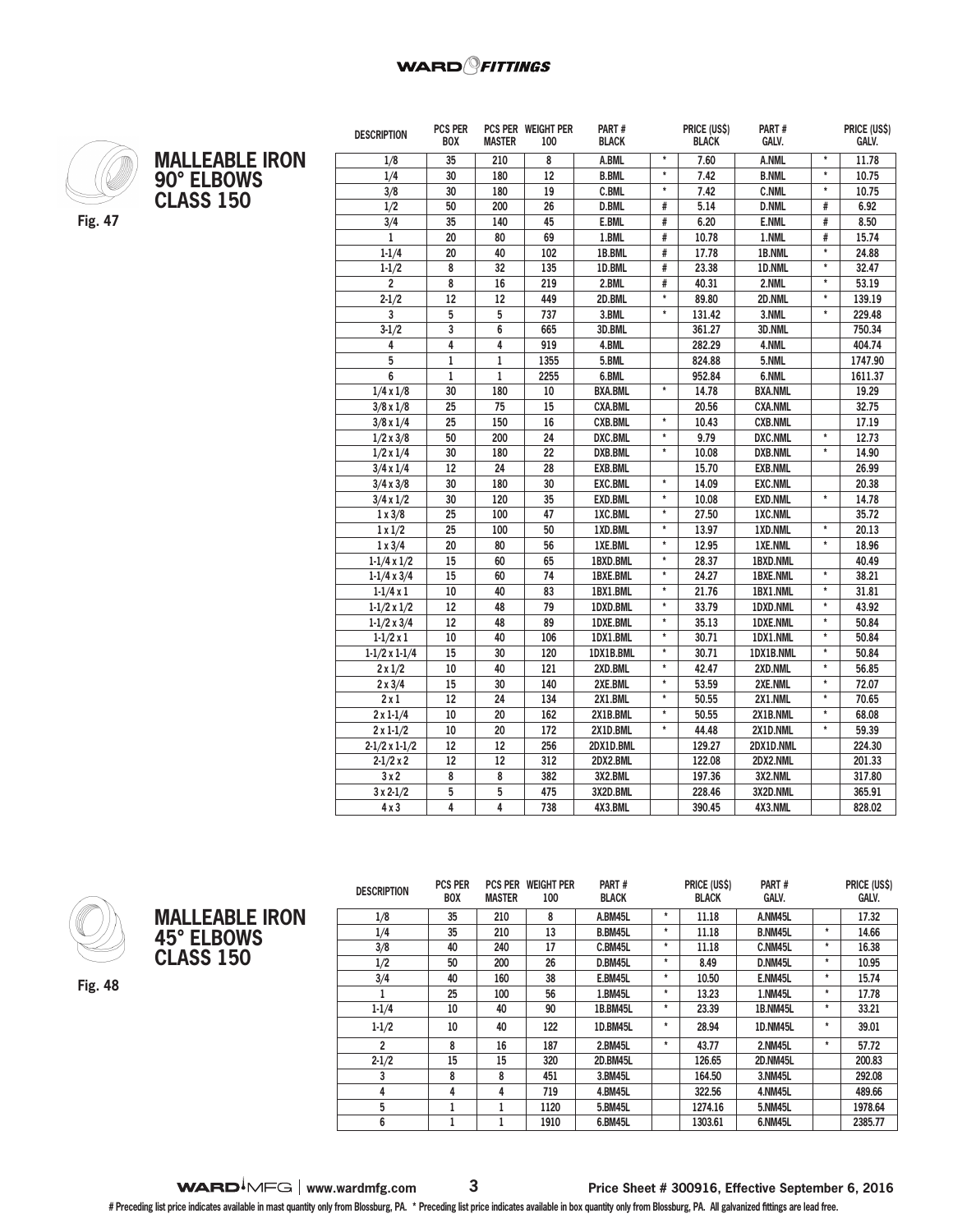

**MALLEABLE IRON 90° STREET ELLS CLASS 150**

**Fig. 50**

| <b>DESCRIPTION</b>   | <b>PCS PER</b><br><b>BOX</b> | <b>MASTER</b> | <b>PCS PER WEIGHT PER</b><br>100 | PART#<br><b>BLACK</b> |         | <b>PRICE (US\$)</b><br><b>BLACK</b> | PART#<br><b>GALV.</b> |         | PRICE (US\$)<br><b>GALV.</b> |
|----------------------|------------------------------|---------------|----------------------------------|-----------------------|---------|-------------------------------------|-----------------------|---------|------------------------------|
| 1/8                  | 40                           | 240           | 7                                | A.BMSL                | $^\ast$ | 10.96                               | <b>A.NMSL</b>         | $\star$ | 15.38                        |
| 1/4                  | 30                           | 180           | 11                               | <b>B.BMSL</b>         | $\star$ | 10.96                               | <b>B.NMSL</b>         | $\star$ | 14.89                        |
| 3/8                  | 30                           | 180           | 18                               | <b>C.BMSL</b>         | $\ast$  | 10.96                               | <b>C.NMSL</b>         | $\star$ | 14.89                        |
| 1/2                  | 50                           | 200           | 27                               | <b>D.BMSL</b>         | #       | 10.63                               | <b>D.NMSL</b>         | $\star$ | 15.21                        |
| 3/4                  | 35                           | 140           | 43                               | <b>E.BMSL</b>         | #       | 10.63                               | <b>E.NMSL</b>         | $\star$ | 15.21                        |
| 1                    | 20                           | 80            | 60                               | 1.BMSL                | #       | 15.06                               | 1.NMSL                | $\star$ | 20.34                        |
| $1 - 1/4$            | 15                           | 30            | 106                              | 1B.BMSL               | $\star$ | 23.39                               | <b>1B.NMSL</b>        | $\star$ | 34.15                        |
| $1 - 1/2$            | 12                           | 24            | 143                              | 1D.BMSL               | $\star$ | 31.30                               | <b>1D.NMSL</b>        | $\star$ | 42.88                        |
| 2                    | 8                            | 16            | 236                              | 2.BMSL                | $\star$ | 50.87                               | 2.NMSL                | $\star$ | 72.29                        |
| $2 - 1/2$            | 8                            | 8             | 358                              | 2D.BMSL               |         | 128.95                              | <b>2D.NMSL</b>        |         | 209.13                       |
| 3                    | 8                            | 8             | 705                              | 3.BMSL                |         | 196.83                              | 3.NMSL                |         | 304.35                       |
| 4                    | $\mathbf{1}$                 | $\mathbf{1}$  | 1065                             | 4.BMSL                |         | 369.61                              | 4.NMSL                |         | 595.18                       |
| $1/2 \times 3/8$     | 35                           | 280           | 22                               | <b>DXC.BMSL</b>       |         | 15.74                               | <b>DXC.NMSL</b>       |         | 24.67                        |
| $3/4 \times 1/2$     | 25                           | 100           | 36                               | <b>EXD.BMSL</b>       |         | 23.49                               | <b>EXD.NMSL</b>       |         | 31.98                        |
| $1 \times 3/4$       | 25                           | 100           | 56                               | <b>1XE.BMSL</b>       |         | 22.08                               | <b>1XE.NMSL</b>       |         | 39.01                        |
| $1 - 1/4x3/4$        | 15                           | 60            | 75                               | <b>1BXE.BMSL</b>      |         | 60.67                               | <b>1BXE.NMSL</b>      |         | 77.70                        |
| $1 - 1/4x1$          | 15                           | 30            | 101                              | 1BX1.BMSL             |         | 31.77                               | <b>1BX1.NMSL</b>      |         | 55.79                        |
| $1 - 1/2x1$          | 15                           | 30            | 134                              | 1DX1.BMSL             |         | 46.66                               | <b>1DX1.NMSL</b>      |         | 66.68                        |
| $1-1/2 \times 1-1/4$ | 16                           | 32            | 140                              | 1DX1B.BMSL            | $\star$ | 56.85                               | 1DX1B.NMSL            |         | 69.78                        |
| $2x1-1/2$            | 12                           | 24            | 19                               | 2X1D.BMSL             |         | 81.42                               | 2X1D.NMSL             |         | 118.55                       |





| <b>DESCRIPTION</b> | PUS PER<br><b>BOX</b> | PUS PER<br><b>MASTER</b> | WEIGHT PER<br>100 | <b>PARI</b> #<br><b>BLACK</b> |        | <b>PRICE (USS)</b><br><b>BLACK</b> | <b>PARI</b> #<br><b>GALV.</b> |         | <b>PRICE (USS)</b><br><b>GALV.</b> |
|--------------------|-----------------------|--------------------------|-------------------|-------------------------------|--------|------------------------------------|-------------------------------|---------|------------------------------------|
| 1/8                | 30                    | 180                      |                   | A.BMS45L                      | ÷      | 17.25                              | A.NMS45L                      |         | 22.40                              |
| 1/4                | 25                    | 150                      | 10                | <b>B.BMS45L</b>               |        | 14.33                              | <b>B.NMS45L</b>               |         | 20.69                              |
| 3/8                | 30                    | 180                      | 15                | C.BMS45L                      | $\ast$ | 14.54                              | C.NMS45L                      | ÷       | 22.08                              |
| 1/2                | 50                    | 200                      | 21                | D.BMS45L                      | $\ast$ | 11.87                              | D.NMS45L                      | $\star$ | 16.73                              |
| 3/4                | 40                    | 160                      | 32                | E.BMS45L                      | $\ast$ | 17.92                              | E.NMS45L                      | ÷       | 26.54                              |
|                    | 25                    | 100                      | 55                | 1.BMS45L                      | $\ast$ | 20.88                              | 1.NMS45L                      | ÷       | 34.02                              |
| $1 - 1/4$          | 25                    | 50                       | 86                | 1B.BMS45L                     | $\ast$ | 36.09                              | 1B.NMS45L                     | $\star$ | 51.04                              |
| $1 - 1/2$          | 15                    | 30                       | 109               | 1D.BMS45L                     | $\ast$ | 46.54                              | 1D.NMS45L                     | $\star$ | 61.81                              |
|                    | 10                    | 20                       | 170               | 2.BMS45L                      | $\ast$ | 78.27                              | 2.NMS45L                      | ÷       | 101.79                             |



**MALLEABLE IRON TEES CLASS 150**

**Fig. 52**

| <b>DESCRIPTION</b>          | <b>PCS PER</b> |               | <b>PCS PER WEIGHT PER</b> | PART#            |          | <b>PRICE (USS)</b> | PART#            |         | <b>PRICE (USS)</b> |
|-----------------------------|----------------|---------------|---------------------------|------------------|----------|--------------------|------------------|---------|--------------------|
|                             | <b>BOX</b>     | <b>MASTER</b> | 100                       | <b>BLACK</b>     |          | <b>BLACK</b>       | <b>GALV.</b>     |         | <b>GALV.</b>       |
| 1/8                         | 35             | 210           | 13                        | A.BMT            | $^\star$ | 11.45              | A.NMT            | *       | 16.65              |
| 1/4                         | 35             | 210           | 17                        | <b>B.BMT</b>     | $\star$  | 10.78              | <b>B.NMT</b>     | *       | 14.02              |
| 3/8                         | 30             | 180           | 26                        | <b>C.BMT</b>     | $\star$  | 10.78              | <b>C.NMT</b>     | $\star$ | 14.02              |
| 1/2                         | 30             | 120           | 37                        | <b>D.BMT</b>     | #        | 6.88               | <b>D.NMT</b>     | #       | 8.97               |
| 3/4                         | 20             | 80            | 60                        | <b>E.BMT</b>     | #        | 9.87               | <b>E.NMT</b>     | #       | 14.78              |
| $\mathbf{1}$                | 12             | 48            | 91                        | 1.BMT            | #        | 16.90              | 1.NMT            | *       | 23.89              |
| $1 - 1/4$                   | 15             | 30            | 138                       | 1B.BMT           | $\star$  | 27.37              | 1B.NMT           | *       | 37.93              |
| $1 - 1/2$                   | 10             | 20            | 184                       | 1D.BMT           | $\star$  | 34.03              | 1D.NMT           | $\star$ | 47.15              |
| $\overline{2}$              | 15             | 15            | 312                       | 2.BMT            | $\star$  | 58.00              | 2.NMT            | $\star$ | 76.63              |
| $2 - 1/2$                   | 8              | 8             | 494                       | 2D.BMT           |          | 125.06             | 2D.NMT           |         | 215.74             |
| 3                           | 6              | 6             | 722                       | 3.BMT            |          | 184.22             | 3.NMT            |         | 253.00             |
| $3-1/2$                     | 1              | 4             | 900                       | 3D.BMT           |          | 426.53             | 3D.NMT           |         | 607.36             |
| 4                           | 3              | 3             | 1215                      | 4.BMT            |          | 445.23             | 4.NMT            |         | 598.49             |
| 6                           | 1              | 1             | 0                         | 6.BMT            |          | 1447.96            | 6.NMT            |         | 2133.83            |
| $1/8 \times 1/8 \times 1/4$ | 25             | 50            | 12                        | <b>AXB.BMT</b>   |          | 21.32              | <b>AXB.NMT</b>   |         | 42.57              |
| $1/4 \times 1/4 \times 1/8$ | 25             | 50            | 13                        | <b>BXA.BMT</b>   |          | 22.31              | <b>BXA.NMT</b>   |         | 31.33              |
| $1/4 \times 1/4 \times 3/8$ | 15             | 30            | 19                        | <b>BXC.BMT</b>   |          | 24.14              | <b>BXC.NMT</b>   |         | 42.94              |
| $3/8 \times 1/4 \times 1/4$ | 15             | 30            | 19                        | <b>CXBXB.BMT</b> |          | 26.11              | <b>CXBXB.NMT</b> |         | 37.50              |
| $3/8 \times 3/8 \times 1/4$ | 15             | 30            | 21                        | <b>CXB.BMT</b>   |          | 16.96              | <b>CXB.NMT</b>   |         | 24.50              |
| $3/4 \times 3/8 \times 3/8$ | 35             | 140           | 36                        | <b>EXCXC.BMT</b> |          | 62.30              |                  |         |                    |
| $3/8 \times 3/8 \times 1/2$ | 30             | 180           | 34                        | <b>CXD.BMT</b>   | $^\star$ | 16.01              | <b>CXD.NMT</b>   |         | 21.24              |
| $1/2 \times 1/4 \times 1/2$ | 35             | 140           | 32                        | <b>DXBXD.BMT</b> |          | 12.30              | <b>DXBXD.NMT</b> |         | 20.39              |
| $1/2 \times 3/8 \times 3/8$ | 35             | 140           | 32                        | DXCXC.BMT        | $^\star$ | 18.31              | <b>DXCXC.NMT</b> | *       | 24.48              |
| $1/2 \times 3/8 \times 3/8$ | 35             | 140           | 32                        | <b>DXCXC.BMT</b> | $^\star$ | 18.31              | <b>DXCXC.NMT</b> | *       | 24.48              |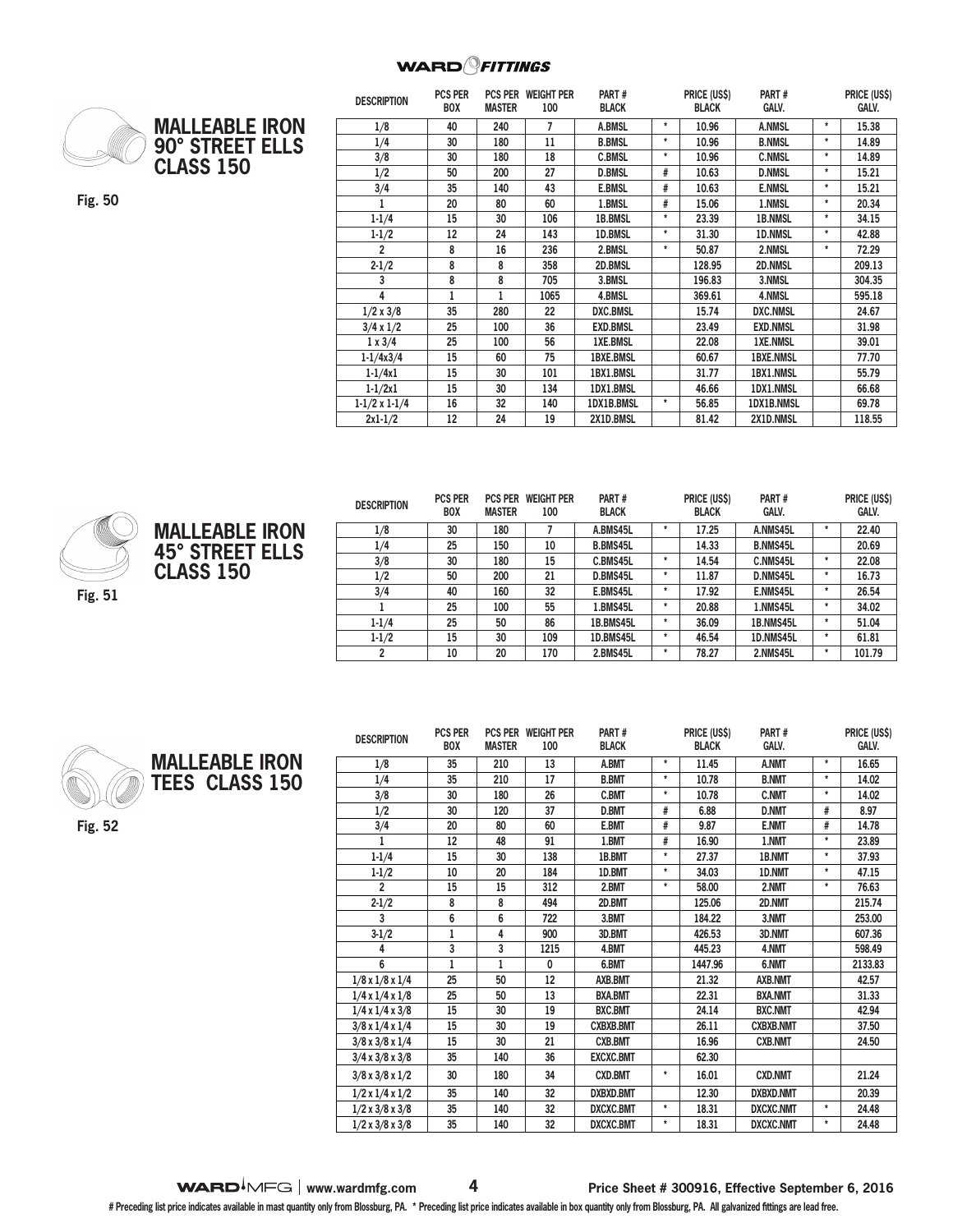**PCS PER WEIGHT PER** 

**PART #**

**PRICE (US\$)** 

**PART #**

**PRICE (US\$)** 

**DESCRIPTION PCS PER** 



**MALLEABLE IRON TEES CLASS 150 (continued)**

| <b>DESCRIPTION</b>                | <b>BOX</b> | <b>MASTER</b> | 100 | <b>BLACK</b>       |                                | <b>BLACK</b> | GALV.              |                           | galv.  |
|-----------------------------------|------------|---------------|-----|--------------------|--------------------------------|--------------|--------------------|---------------------------|--------|
| $1/2 \times 3/8 \times 1/2$       | 35         | 140           | 36  | <b>DXCXD.BMT</b>   | $^\star$                       | 18.31        | <b>DXCXD.NMT</b>   |                           | 27.09  |
| $1/2 \times 1/2 \times 1/4$       | 25         | 100           | 29  | <b>DXB.BMT</b>     | $\star$                        | 11.70        | <b>DXB.NMT</b>     | $\star$                   | 17.19  |
| $1/2 \times 1/2 \times 3/8$       | 35         | 140           | 36  | <b>DXC.BMT</b>     | $\star$                        | 15.02        | <b>DXC.NMT</b>     |                           | 20.84  |
| $1/2 \times 1/2 \times 3/4$       | 30         | 120           | 46  | <b>DXE.BMT</b>     | $\pmb{\ast}$                   | 17.62        | <b>DXE.NMT</b>     | $\pmb{\star}$             | 24.57  |
| $1/2 \times 1/2 \times 1$         | 25         | 100           | 57  | DX1.BMT            |                                | 28.81        | DX1.NMT            |                           | 41.28  |
| $3/4 \times 1/4 \times 3/4$       | 30         | 120           | 48  | <b>EXBXE.BMT</b>   |                                | 23.39        | <b>EXBXE.NMT</b>   |                           | 32.05  |
| $3/4 \times 3/8 \times 3/4$       | 25         | 100           | 53  | <b>EXCXE.BMT</b>   | $\star$                        | 47.14        |                    |                           |        |
| $3/4 \times 1/2 \times 1/2$       | 30         | 120           | 45  | <b>EXDXD.BMT</b>   | $^\star$                       | 15.68        | <b>EXDXD.NMT</b>   | $^\star$                  | 24.57  |
| $3/4 \times 1/2 \times 3/4$       | 20         | 80            | 54  | <b>EXDXE.BMT</b>   | $\pmb{\star}$                  | 17.62        | <b>EXDXE.NMT</b>   | $\star$                   | 23.46  |
| $3/4 \times 3/4 \times 1/4$       | 30         | 120           | 43  | <b>EXB.BMT</b>     |                                | 16.96        | <b>EXB.NMT</b>     |                           | 21.95  |
| $3/4 \times 3/4 \times 3/8$       | 30         | 120           | 49  | <b>EXC.BMT</b>     | $\pmb{\ast}$                   | 18.74        | <b>EXC.NMT</b>     |                           | 22.10  |
| $3/4 \times 3/4 \times 1/2$       | 25         | 100           | 52  | <b>EXD.BMT</b>     | $\star$                        | 15.26        | <b>EXD.NMT</b>     | $\star$                   | 20.55  |
| $3/4 \times 3/4 \times 1$         | 15         | 60            | 73  | EX1.BMT            | $\pmb{\star}$                  | 23.25        | EX1.NMT            | $\star$                   | 35.38  |
| $3/4 \times 3/4 \times 1 - 1/4$   | 10         | 40            | 88  | EX1B.BMT           |                                | 49.28        | <b>EX1B.NMT</b>    |                           | 62.03  |
| $1 \times 1/4 \times 1$           | 15         | 60            | 73  | 1XBX1.BMT          | $\star$                        | 22.37        | 1XBX1.NMT          |                           | 37.35  |
| $1 \times 1/2 \times 1/2$         | 20         | 80            | 54  | 1XDXD.BMT          | $\pmb{\ast}$                   | 21.94        | <b>1XDXD.NMT</b>   |                           | 36.05  |
| $1 \times 1/2 \times 3/4$         | 20         | 80            | 65  | 1XDXE.BMT          | $\star$                        | 26.17        | <b>1XDXE.NMT</b>   |                           | 36.81  |
| $1 \times 1/2 \times 1$           | 15         | 60            | 76  | 1XDX1.BMT          | $\pmb{\star}$                  | 21.94        | 1XDX1.NMT          |                           | 36.05  |
| $1 \times 3/4 \times 1/2$         | 20         | 40            | 68  | 1XEXD.BMT          | $\pmb{\star}$                  | 22.06        | <b>1XEXD.NMT</b>   | $\pmb{\star}$             | 36.05  |
| $1 \times 3/4 \times 3/4$         | 20         | 40            | 71  | <b>1XEXE.BMT</b>   | $\pmb{\star}$                  | 20.38        | <b>1XEXE.NMT</b>   | $\star$                   | 34.78  |
| $1 \times 3/4 \times 1$           | 20         | 40            | 82  | 1XEX1.BMT          | $^\star$                       | 22.37        | 1XEX1.NMT          | $\pmb{\star}$             | 36.05  |
| $1 \times 1 \times 3/8$           | 20         | 80            | 66  | 1XC.BMT            | $\star$                        | 27.08        | <b>1XC.NMT</b>     |                           | 36.81  |
| $1 \times 1 \times 1/4$           | 20         | 80            | 63  | 1XB.BMT            |                                | 24.39        | 1XB.NMT            |                           | 40.15  |
| $1 \times 1 \times 1/2$           | 15         | 60            | 71  | 1XD.BMT            | $\pmb{\ast}$                   | 19.26        | <b>1XD.NMT</b>     | $^\star$                  | 28.86  |
| $1 \times 1 \times 3/4$           | 25         | 50            | 79  | 1XE.BMT            | $\pmb{\star}$                  | 19.26        | 1XE.NMT            | $\star$                   | 28.86  |
| $1 \times 1 \times 1 - 1/4$       | 15         | 30            | 123 | 1X1B.BMT           | $\star$                        | 42.64        | 1X1B.NMT           |                           | 58.33  |
| $1 \times 1 \times 1 - 1/2$       | 8          | 16            | 123 | 1X1D.BMT           |                                | 69.90        | 1X1D.NMT           |                           | 108.55 |
| 1x1x2                             | 12         | 24            | 170 | 1X2.BMT            |                                | 89.90        | 1X2.NMT            |                           | 112.73 |
| $1-1/4 \times 1/2 \times 1$       | 10         | 40            | 94  | 1BXDX1.BMT         |                                | 47.72        | 1BXDX1.NMT         |                           | 70.68  |
| $1-1/4 \times 1/2 \times 1-1/4$   | 10         | 40            | 119 | 1BXDX1B.BMT        | $\pmb{\star}$                  | 40.88        | 1BXDX1B.NMT        |                           | 56.73  |
| $1-1/4 \times 3/4 \times 3/4$     | 10         | 40            | 100 | <b>1BXEXE.BMT</b>  | $\pmb{\star}$                  | 40.88        | <b>1BXEXE.NMT</b>  |                           | 61.72  |
| $1-1/4 \times 3/4 \times 1$       | 10         | 40            | 119 | 1BXEX1.BMT         | $\pmb{\star}$                  | 37.85        | 1BXEX1.NMT         |                           | 58.68  |
| $1-1/4 \times 3/4 \times 1-1/4$   | 15         | 30            | 125 | <b>1BXEX1B.BMT</b> | $\pmb{\star}$                  | 37.05        | <b>1BXEX1B.NMT</b> |                           | 53.21  |
| $1-1/4 \times 1 \times 1/2$       | 15         | 60            | 86  | 1BX1XD.BMT         | $\star$                        | 44.51        | 1BX1XD.NMT         |                           | 60.27  |
| $1-1/4 \times 1 \times 3/4$       | 15         | 30            | 98  | <b>1BX1XE.BMT</b>  |                                | 35.94        | <b>1BX1XE.NMT</b>  | $\star$                   | 56.73  |
| $1 - 1/4 x 1 x 1$                 | 15         | 30            | 109 | 1BX1X1.BMT         | $\pmb{\star}$<br>$\pmb{\ast}$  | 35.94        | 1BX1X1.NMT         | $\star$                   | 54.31  |
| $1-1/4 \times 1 \times 1-1/4$     | 15         | 30            | 123 | 1BX1X1B.BMT        |                                | 43.16        | 1BX1X1B.NMT        |                           | 57.43  |
| $1-1/4 \times 1-1/4 \times 3/8$   | 10         | 40            | 85  | 1BXC.BMT           | $\pmb{\star}$                  | 47.72        | <b>1BXC.NMT</b>    | $\pmb{\star}$             | 75.32  |
| $1-1/4 \times 1-1/4 \times 1/2$   | 15         | 30            | 99  | 1BXD.BMT           |                                | 35.11        | 1BXD.NMT           | $\star$                   | 47.31  |
| $1-1/4 \times 1-1/4 \times 3/4$   | 12         | 24            | 109 | <b>1BXE.BMT</b>    | $\pmb{\star}$<br>$\pmb{\star}$ | 30.78        | <b>1BXE.NMT</b>    |                           | 44.76  |
| $1-1/4 \times 1-1/4 \times 1$     | 14         | 28            | 116 | 1BX1.BMT           | $\star$                        | 33.36        | 1BX1.NMT           | $\pmb{\star}$             | 44.76  |
| $1-1/4 \times 1-1/4 \times 1-1/2$ | 10         | 20            | 153 | 1BX1D.BMT          |                                | 53.77        | 1BX1D.NMT          |                           | 79.72  |
| $1-1/4 \times 1-1/4 \times 2$     | 12         | 24            | 183 | 1BX2.BMT           | $\pmb{\ast}$                   | 89.90        | 1BX2.NMT           |                           | 112.73 |
| $1-1/2 \times 1/2 \times 1-1/2$   | 10         | 20            | 154 | 1DXDX1D.BMT        |                                | 48.86        | 1DXDX1D.NMT        |                           | 78.01  |
| $1-1/2 \times 3/4 \times 3/4$     | 10         | 40            | 108 | <b>1DXEXE.BMT</b>  | $\pmb{\ast}$<br>$\star$        | 81.90        | <b>1DXEXE.NMT</b>  |                           | 103.83 |
| $1-1/2 \times 3/4 \times 1-1/2$   | 10         | 20            | 153 | 1DXEX1D.BMT        |                                | 48.86        | <b>1DXEX1D.NMT</b> |                           | 71.14  |
| $1-1/2 \times 1 \times 1$         | 10         | 20            | 135 | 1DX1X1.BMT         | $\pmb{\ast}$                   | 48.86        | 1DX1X1.NMT         |                           | 71.14  |
| $1-1/2 \times 1 \times 1-1/4$     | 15         | 30            | 142 | 1DX1X1B.BMT        | $\pmb{\star}$                  | 63.30        | 1DX1X1B.NMT        |                           | 87.51  |
| $1-1/2 \times 1 \times 1-1/2$     | 10         | 20            | 155 | 1DX1X1D.BMT        |                                | 48.86        | 1DX1X1D.NMT        | $^\star$                  | 71.14  |
| $1-1/2 \times 1-1/4 \times 1/2$   | 10         | 20            | 111 | 1DX1BXD.BMT        | $\pmb{\ast}$                   | 53.77        | 1DX1BXD.NMT        |                           | 82.05  |
| $1-1/2 \times 1-1/4 \times 3/4$   | 10         | 20            | 135 | 1DX1BXE.BMT        | $\star$                        | 48.86        | <b>1DX1BXE.NMT</b> | $^\star$<br>$\pmb{\star}$ | 71.14  |
| $1-1/2 \times 1-1/4 \times 1$     | 8          | 16            | 151 | 1DX1BX1.BMT        | $^\star$                       | 41.94        | 1DX1BX1.NMT        |                           | 67.21  |
| 1-1/2 x 1-1/4 x 1-1/4             | 10         | 20            | 163 | 1DX1BX1B.BMT       | $\pmb{\star}$                  | 65.54        | 1DX1BX1B.NMT       |                           | 98.60  |
| $1-1/2 \times 1-1/4 \times 1-1/2$ | 10         | 20            | 180 | 1DX1BX1D.BMT       | $\pmb{\star}$                  | 73.67        | 1DX1BX1D.NMT       | $\star$                   | 98.60  |
| $1-1/2 \times 1-1/2 \times 1/2$   | 8          | 32            | 121 | 1DXD.BMT           | $\pmb{\ast}$                   | 41.13        | 1DXD.NMT           | $\pmb{\ast}$              | 58.44  |
| $1-1/2 \times 1-1/2 \times 3/4$   | 10         | 20            | 132 | 1DXE.BMT           | $\pmb{\star}$                  | 38.85        | <b>1DXE.NMT</b>    | $\pmb{\star}$             | 55.30  |
| $1-1/2 \times 1-1/2 \times 1$     | 10         | 20            | 149 | 1DX1.BMT           | $^\star$                       | 38.85        | <b>IDX1.NMT</b>    |                           | 55.30  |
| 1-1/2 x 1-1/2 x 1-1/4             | 8          | 16            | 167 | 1DX1B.BMT          | $\pmb{\ast}$                   | 48.05        | 1DX1B.NMT          | $^\star$<br>$\pmb{\star}$ | 69.24  |
| $1-1/2 \times 1-1/2 \times 2$     | 8          | 16            | 220 | 1DX2.BMT           |                                | 86.60        | 1DX2.NMT           |                           | 108.76 |
| $2 \times 1/2 \times 2$           | 8          | 16            | 230 | 2XDX2.BMT          | $\star$                        | 76.17        | 2XDX2.NMT          |                           | 100.56 |
| $2 \times 3/4 \times 2$           | 8          | 16            | 229 | 2XEX2.BMT          | $\pmb{\ast}$                   | 74.86        | 2XEX2.NMT          | $\pmb{\ast}$              | 98.64  |
| 2x1x1                             | 8          | 16            | 164 | 2X1X1.BMT          | $\star$                        | 86.70        | 2X1X1.NMT          |                           | 98.83  |
| 2x1x2                             | 8          | 16            | 231 | 2X1X2.BMT          | $\pmb{\ast}$                   | 76.17        | <b>2X1X2.NMT</b>   | $^\star$                  | 100.56 |
| $2 \times 1 - 1/4 \times 1 - 1/4$ | 8          | 16            | 197 | 2X1BX1B.BMT        | $^\star$                       | 76.17        | 2X1BX1B.NMT        |                           | 100.56 |
| $2 \times 1 - 1/4 \times 1 - 1/2$ | 10         | 20            | 195 | 2X1BX1D.BMT        |                                | 97.16        | 2X1BX1D.NMT        |                           | 148.93 |
| $2 \times 1 - 1/4 \times 2$       | 8          | 16            | 267 | 2X1BX2.BMT         | $^\star$                       | 81.82        | 2X1BX2.NMT         | $\pmb{\ast}$              | 116.13 |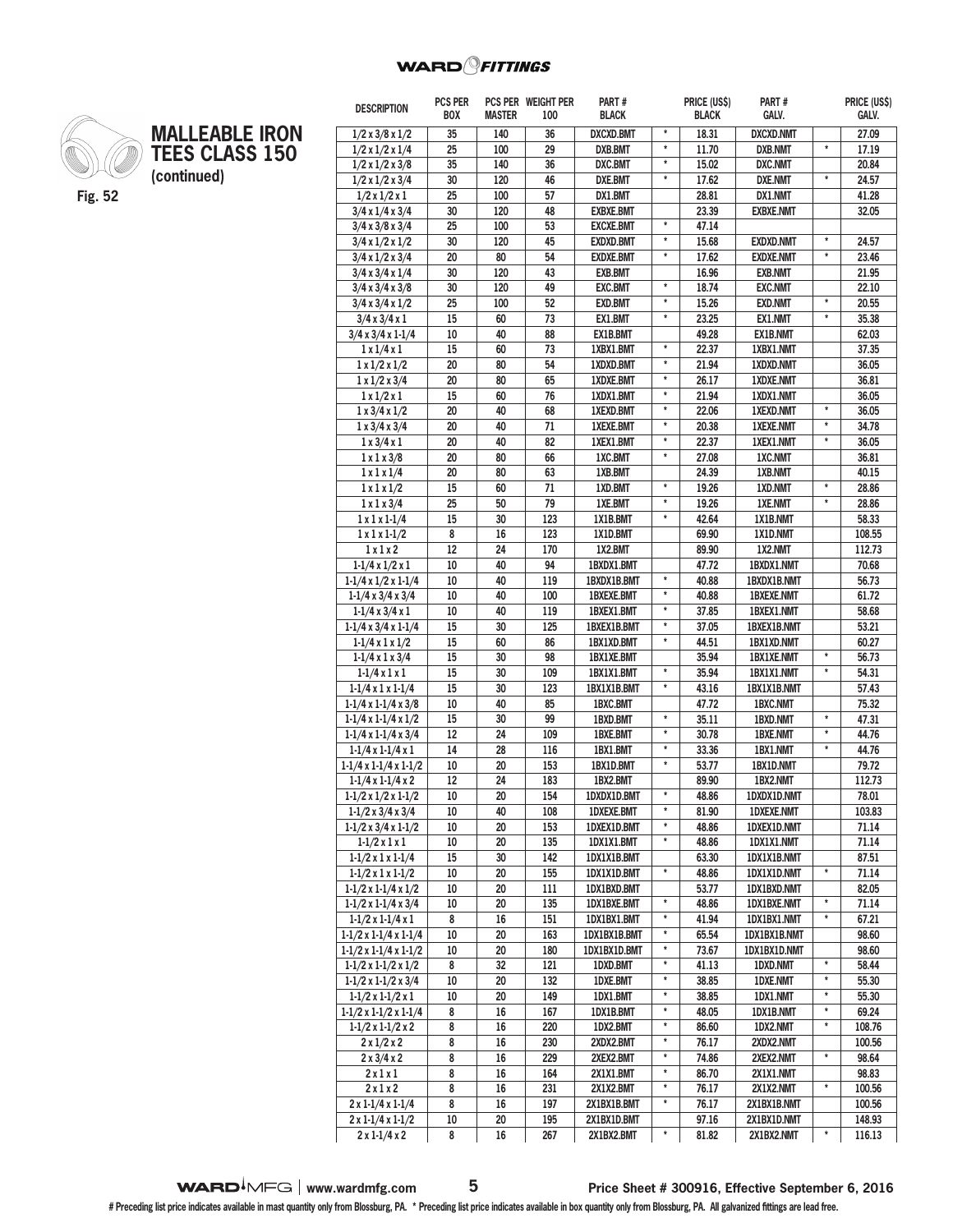

**MALLEABLE IRON TEES CLASS 150 (continued)**

| <b>DESCRIPTION</b>                | PUS PER<br><b>BOX</b> | <b>MASTER</b> | <b>PUS PER WEIGHT PER</b><br>100 | <b>PARI#</b><br><b>BLACK</b> |         | <b>PRICE (USS)</b><br><b>BLACK</b> | <b>PARI#</b><br>GALV. |         | <b>PRICE (USS)</b><br>GALV. |
|-----------------------------------|-----------------------|---------------|----------------------------------|------------------------------|---------|------------------------------------|-----------------------|---------|-----------------------------|
| $2 \times 1 - 1/2 \times 1$       | 8                     | 16            | 194                              | 2X1DX1.BMT                   | $\star$ | 74.86                              | 2X1DX1.NMT            | $\star$ | 94.98                       |
| $2 \times 1 - 1/2 \times 1 - 1/4$ | 8                     | 16            | 208                              | 2X1DX1B.BMT                  | $\star$ | 76.31                              | 2X1DX1B.NMT           |         | 100.56                      |
| $2 \times 1 - 1/2 \times 1 - 1/2$ | 8                     | 16            | 224                              | 2X1DX1D.BMT                  | $\star$ | 74.86                              | 2X1DX1D.NMT           |         | 98.64                       |
| $2 \times 1 - 1/2 \times 2$       | 6                     | 12            | 259                              | 2X1DX2.BMT                   | $\star$ | 82.44                              | 2X1DX2.NMT            | $\star$ | 100.56                      |
| $2 \times 2 \times 1/2$           | 10                    | 20            | 172                              | 2XD.BMT                      | ¥       | 62.04                              | 2XD.NMT               | $\star$ | 89.95                       |
| $2 \times 2 \times 3/4$           | 10                    | 20            | 181                              | 2XE.BMT                      | $\star$ | 60.89                              | 2XE.NMT               | $\star$ | 80.73                       |
| 2x2x1                             | 10                    | 20            | 198                              | 2X1.BMT                      | $\star$ | 60.89                              | 2X1.NMT               | $\star$ | 79.22                       |
| $2 \times 2 \times 1 - 1/4$       | 8                     | 16            | 229                              | 2X1B.BMT                     | $\star$ | 65.54                              | 2X1B.NMT              | $\star$ | 95.05                       |
| $2 \times 2 \times 1 - 1/2$       | 8                     | 16            | 247                              | 2X1D.BMT                     | $\star$ | 65.54                              | 2X1D.NMT              | $\star$ | 95.05                       |
| $2 \times 2 \times 2 - 1/2$       | 6                     | 12            | 340                              | 2X2D.BMT                     |         | 194.84                             | 2X2D.NMT              |         | 336.75                      |
| $2-1/2 \times 1-1/2 \times 2$     | 6                     | 12            | 343                              | 2DX1DX2.BMT                  |         | 256.82                             | 2DX1DX2.NMT           |         | 395.31                      |
| $2-1/2 \times 1-1/2 \times 2-1/2$ | 6                     | 12            | 390                              | 2DX1DX2D.BMT                 |         | 194.84                             | 2DX1DX2D.NMT          |         | 395.31                      |
| $2-1/2 \times 2 \times 2$         | 6                     | 12            | 305                              | 2DX2X2.BMT                   |         | 187.76                             | 2DX2X2.NMT            |         | 304.19                      |
| $2-1/2 \times 2 \times 2-1/2$     | 4                     | 8             | 410                              | 2DX2X2D.BMT                  |         | 195.41                             | 2DX2X2D.NMT           |         | 336.75                      |
| $2-1/2 \times 2-1/2 \times 3/4$   | 6                     | 12            | 303                              | 2DXE.BMT                     |         | 182.70                             | 2DXE.NMT              |         | 295.81                      |
| $2-1/2 \times 2-1/2 \times 1$     | 6                     | 12            | 321                              | 2DX1.BMT                     |         | 189.70                             | 2DX1.NMT              |         | 285.14                      |
| $2-1/2 \times 2-1/2 \times 1-1/4$ | 6                     | 12            | 340                              | 2DX1B.BMT                    |         | 189.70                             | 2DX1B.NMT             |         | 295.81                      |
| $2-1/2 \times 2-1/2 \times 1-1/2$ | 6                     | 12            | 368                              | 2DX1D.BMT                    |         | 189.70                             | 2DX1D.NMT             |         | 297.55                      |
| $2-1/2 \times 2-1/2 \times 2$     | 12                    | 12            | 410                              | 2DX2.BMT                     |         | 162.69                             | 2DX2.NMT              |         | 267.23                      |
| $2-1/2 \times 2-1/2 \times 3$     | 4                     | 8             | 582                              | 2DX3.BMT                     |         | 343.58                             | 2DX3.NMT              |         | 536.91                      |
| 3x2x2                             | 8                     | 8             | 415                              | 3X2X2.BMT                    |         | 229.88                             | 3X2X2.NMT             |         | 369.81                      |
| 3x2x3                             | 6                     | 6             | 611                              | 3X2X3.BMT                    |         | 260.95                             | 3X2X3.NMT             |         | 457.37                      |
| $3 \times 2 - 1/2 \times 2$       | 4                     | 8             | 483                              | 3X2DX2.BMT                   |         | 343.58                             | 3X2DX2.NMT            |         | 536.91                      |
| $3 \times 2 - 1/2 \times 2 - 1/2$ | 4                     | 8             | 575                              | 3X2DX2D.BMT                  |         | 343.58                             | 3X2DX2D.NMT           |         | 536.91                      |
| 3x3x3/4                           | 8                     | 8             | 416                              | 3XE.BMT                      |         | 221.53                             | 3XE.NMT               |         | 487.84                      |
| 3x3x1                             | 8                     | 8             | 436                              | 3X1.BMT                      |         | 218.34                             | 3X1.NMT               |         | 349.67                      |
| $3x3x1-1/4$                       | 8                     | 8             | 465                              | 3X1B.BMT                     |         | 230.04                             | 3X1B.NMT              |         | 369.81                      |
| $3 \times 3 \times 1 - 1/2$       | 8                     | 8             | 512                              | 3X1D.BMT                     |         | 225.90                             | 3X1D.NMT              |         | 362.75                      |
| 3x3x2                             | 8                     | 8             | 543                              | 3X2.BMT                      |         | 217.29                             | 3X2.NMT               |         | 349.67                      |
| $3x3x2-1/2$                       | 8                     | 8             | 601                              | 3X2D.BMT                     |         | 258.12                             | 3X2D.NMT              |         | 407.27                      |
| $4 \times 1 - 1/2$                | 3                     | 3             | 720                              | 4X1D.BMT                     |         | 526.96                             | 4X1D.NMT              |         | 828.96                      |
| $4 \times 2$                      | 3                     | 3             | 822                              | 4X2.BMT                      |         | 512.44                             | 4X2.NMT               |         | 778.29                      |
| $4 \times 2 - 1/2$                | $\overline{4}$        | 4             | 915                              | 4X2D.BMT                     |         | 590.83                             | 4X2D.NMT              |         | 1073.81                     |
| 4x3x4                             | $\overline{4}$        | 4             | 1030                             | 4X3X4.BMT                    |         | 693.24                             | 4X3X4.NMT             |         | 1072.01                     |
| 4x4x3                             | 3                     | 3             | 1031                             | 4X3.BMT                      |         | 526.96                             | 4X3.NMT               |         | 973.11                      |

**PART #**

**PRICE (US\$)** 

**PART #**

**PRICE (US\$)** 



| <b>DESCRIPTION</b>            | <b>PCS PER</b><br><b>BOX</b> | <b>PCS PER</b><br><b>MASTER</b> | <b>WEIGHT PER</b><br>100 | PART#<br><b>BLACK</b> |         | PRICE (US\$)<br><b>BLACK</b> | PART#<br>GALV.      |         | <b>PRICE (US\$)</b><br><b>GALV.</b> |
|-------------------------------|------------------------------|---------------------------------|--------------------------|-----------------------|---------|------------------------------|---------------------|---------|-------------------------------------|
| 1/4                           | 25                           | 50                              | 15                       | <b>B.BMST</b>         |         | 22.08                        | <b>B.NMST</b>       |         | 31.68                               |
| 3/8                           | 12                           | 24                              | 25                       | <b>C.BMST</b>         |         | 24.61                        | <b>C.NMST</b>       |         | 35.44                               |
| 1/2                           | 15                           | 120                             | 35                       | <b>D.BMST</b>         |         | 20.33                        | <b>D.NMST</b>       |         | 33.56                               |
| 3/4                           | 20                           | 80                              | 58                       | <b>E.BMST</b>         | $\star$ | 25.14                        | <b>E.NMST</b>       | $\star$ | 32.16                               |
|                               | 12                           | 24                              | 98                       | 1.BMST                | $\star$ | 33.23                        | 1.NMST              | $\star$ | 50.86                               |
| $1 - 1/4$                     | 10                           | 20                              | 162                      | 1B.BMST               | ÷       | 54.87                        | <b>1B.NMST</b>      | $\star$ | 84.82                               |
| $1-1/4 \times 1 \times 1-1/4$ | 8                            | 16                              | 128                      | 1BX1X1B.BMST          |         | 80.34                        | <b>1BX1X1B.NMST</b> |         | 121.47                              |
| $1 - 1/2$                     | 12                           | 24                              | 197                      | 1D.BMST               |         | 85.55                        | <b>1D.NMST</b>      |         | 129.30                              |
| 2                             | 6                            | 12                              | 316                      | 2.BMST                |         | 157.53                       | 2.NMST              |         | 247.54                              |



**Fig. 61**

| <b>DESCRIPTION</b> | <b>PCS PER</b><br><b>BOX</b> | <b>PCS PER</b><br><b>MASTER</b> | <b>WEIGHT PER</b><br>100 | PART#<br><b>BLACK</b> |         | <b>PRICE (US\$)</b><br><b>BLACK</b> | PART#<br><b>GALV.</b> |         | PRICE (US\$)<br><b>GALV.</b> |
|--------------------|------------------------------|---------------------------------|--------------------------|-----------------------|---------|-------------------------------------|-----------------------|---------|------------------------------|
| 1/8                | 25                           | 50                              | 13                       | A.BMCR                |         | 31.43                               | <b>A.NMCR</b>         |         | 51.35                        |
| 1/4                | 15                           | 90                              | 20                       | <b>B.BMCR</b>         |         | 25.04                               | <b>B.NMCR</b>         |         | 40.98                        |
| 3/8                | 20                           | 160                             | 28                       | <b>C.BMCR</b>         |         | 25.93                               | <b>C.NMCR</b>         |         | 42.55                        |
| 1/2                | 30                           | 120                             | 45                       | <b>D.BMCR</b>         | $\star$ | 26,00                               | <b>D.NMCR</b>         | $\star$ | 36.90                        |
| 3/4                | 15                           | 60                              | 73                       | <b>E.BMCR</b>         | $\star$ | 31.46                               | <b>E.NMCR</b>         | $\star$ | 44.95                        |
|                    | 15                           | 30                              | 109                      | 1.BMCR                | $\star$ | 38.76                               | 1.NMCR                | $\star$ | 62.03                        |
| $1 - 1/4$          | 12                           | 24                              | 188                      | 1B.BMCR               | $\star$ | 62.91                               | <b>1B.NMCR</b>        | $\star$ | 93.26                        |
| $1-1/2$            | 8                            | 16                              | 211                      | 1D.BMCR               | $\star$ | 77.96                               | <b>1D.NMCR</b>        | $\star$ | 109.11                       |
| 2                  | 8                            | 8                               | 336                      | 2.BMCR                | $\star$ | 128.19                              | 2.NMCR                | $\star$ | 206.66                       |
| $2 - 1/2$          | 4                            | 8                               | 533                      | 2D.BMCR               |         | 272.93                              | 2D.NMCR               |         | 552.58                       |
|                    | 4                            | 4                               | 834                      | 3.BMCR                |         | 378.65                              | 3.NMCR                |         | 610.62                       |
| 4                  |                              |                                 | 1290                     | 4.BMCR                |         | 829.40                              | 4.NMCR                |         | 1503.66                      |

١

| $\mathsf{WARD}^1 \land \land \mathsf{FG} \mid$ www.wardmfg.com |  |
|----------------------------------------------------------------|--|
|----------------------------------------------------------------|--|

#### **www.wardmfg.com 6 Price Sheet # 300916, Effective September 6, 2016**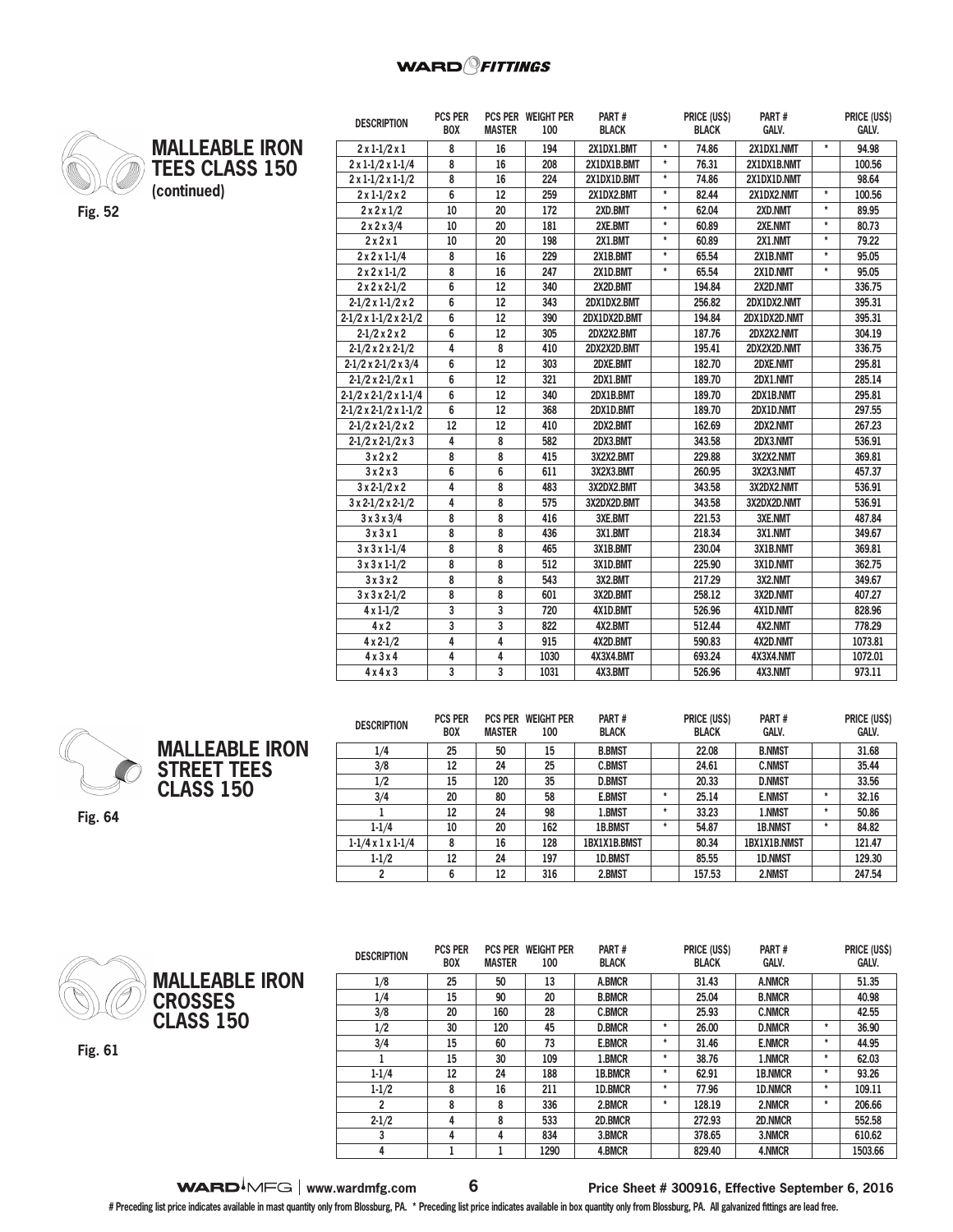### **WARD** *<u>PHTTINGS</u>*



| MALLEABLE IRON             |
|----------------------------|
| <b>STRT &amp; RED PIPE</b> |
| <b>COUPLINGS</b>           |
| <b>CLASS 150</b>           |

**Fig. 53**

| <b>DESCRIPTION</b>      | <b>PCS PER</b> | <b>PCS PER</b><br><b>MASTER</b> | WEIGHT           | Part #         |               | <b>PRICE (USS)</b><br><b>BLACK</b> | Part #          |               | PRICE (US\$) |
|-------------------------|----------------|---------------------------------|------------------|----------------|---------------|------------------------------------|-----------------|---------------|--------------|
|                         | <b>BOX</b>     |                                 | <b>PER 100</b>   | <b>BLACK</b>   |               |                                    | GALV.           |               | GALV.        |
| $1/8$ (steel)           | 40             | 240                             | 3                | A.BSMC         | $\star$       | 10.70                              | <b>A.NSMC</b>   | $\star$       | 15.35        |
| 1/4                     | 35             | 210                             | 11               | <b>B.BMC</b>   | $\star$       | 9.22                               | <b>B.NMC</b>    | $\star$       | 12.84        |
| 3/8                     | 40             | 240                             | 16               | C.BMC          | $\star$       | 9.22                               | <b>C.NMC</b>    | $\star$       | 13.27        |
| 1/2                     | 40             | 240                             | 21               | D.BMC          | $\pmb{\star}$ | 7.11                               | <b>D.NMC</b>    | $\star$       | 10.13        |
| 3/4                     | 40             | 160                             | 33               | E.BMC          | $\star$       | 8.33                               | <b>E.NMC</b>    | $\pmb{\star}$ | 11.68        |
| 1                       | 25             | 100                             | 48               | 1.BMC          | #             | 12.48                              | 1.NMC           | $\star$       | 19.14        |
| $1 - 1/4$               | 15             | 60                              | 74               | 1B.BMC         | $\star$       | 16.15                              | 1B.NMC          | $\star$       | 27.01        |
| $1 - 1/2$               | 10             | 40                              | 98               | 1D.BMC         | $\star$       | 21.83                              | 1D.NMC          | $^\star$      | 30.69        |
| $\overline{\mathbf{c}}$ | 8              | 32                              | 154              | 2.BMC          | $\star$       | 32.33                              | 2.NMC           | $^\star$      | 44.86        |
| $2 - 1/2$               | 8              | 8                               | 262              | 2D.BMC         |               | 89.24                              | 2D.NMC          |               | 137.33       |
| 3                       | 8              | 8                               | 391              | 3.BMC          |               | 120.64                             | 3.NMC           |               | 183.55       |
| 4                       | 4              | 4                               | 610              | 4.BMC          |               | 242.96                             | 4.NMC           |               | 389.83       |
| $1/4 \times 1/8$        | 25             | 150                             | 9                | <b>BXA.BMC</b> | $\star$       | 9.72                               | <b>BXA.NMC</b>  | $\star$       | 13.15        |
| $3/8 \times 1/8$        | 30             | 180                             | 18               | <b>CXA.BMC</b> |               | 12.43                              | <b>CXA.NMC</b>  |               | 21.59        |
| $3/8 \times 1/4$        | 25             | 150                             | 12               | <b>CXB.BMC</b> | $\star$       | 9.72                               | <b>CXB.NMC</b>  | $^\star$      | 13.15        |
| $1/2 \times 1/8$        | 25             | 150                             | 16               | <b>DXA.BMC</b> | $\star$       | 9.83                               | <b>DXA.NMC</b>  |               | 15.59        |
| $1/2 \times 1/4$        | 25             | 150                             | 16               | <b>DXB.BMC</b> | $\star$       | 8.83                               | <b>DXB.NMC</b>  | $\star$       | 11.82        |
| $1/2 \times 3/8$        | 30             | 180                             | 17               | DXC.BMC        | $\star$       | 8.35                               | <b>DXC.NMC</b>  | $\star$       | 12.30        |
| $3/4 \times 1/8$        | 35             | 210                             | 23               | <b>EXA.BMC</b> | $\star$       | 11.62                              | <b>EXA.NMC</b>  | $\star$       | 17.12        |
| $3/4 \times 1/4$        | 35             | 210                             | 23               | <b>EXB.BMC</b> | $\star$       | 11.15                              | <b>EXB.NMC</b>  | $\star$       | 14.94        |
| $3/4 \times 3/8$        | 35             | 210                             | 25               | <b>EXC.BMC</b> | $\star$       | 11.15                              | <b>EXC.NMC</b>  | $\star$       | 14.94        |
| $3/4 \times 1/2$        | 50             | 200                             | 28               | <b>EXD.BMC</b> | $\star$       | 9.34                               | <b>EXD.NMC</b>  | $\star$       | 13.14        |
| $1 \times 1/4$          | 30             | 120                             | 38               | 1XB.BMC        |               | 19.61                              | 1XB.NMC         |               | 31.11        |
| $1 \times 3/8$          | 30             | 120                             | 38               | 1XC.BMC        | $^\star$      | 18.32                              | 1XC.NMC         | $\star$       | 28.46        |
| $1 \times 1/2$          | 30             | 120                             | 49               | 1XD.BMC        | $\star$       | 14.89                              | 1XD.NMC         | $\pmb{\star}$ | 21.91        |
| $1 \times 3/4$          | 25             | 100                             | 43               | 1XE.BMC        | $\star$       | 14.54                              | 1XE.NMC         | $\star$       | 20.34        |
| $1-1/4 \times 1/2$      | 15             | 60                              | 63               | 1BXD.BMC       | $\pmb{\star}$ | 21.94                              | 1BXD.NMC        | $^\star$      | 36.37        |
| $1-1/4 \times 3/4$      | 15             | 60                              | 64               | 1BXE.BMC       | $\star$       | 18.71                              | <b>1BXE.NMC</b> | $\star$       | 28.33        |
| $1-1/4x1$               | 15             | 60                              | 70               | 1BX1.BMC       | $^\star$      | 18.71                              | 1BX1.NMC        | $^\star$      | 27.79        |
| $1-1/2 \times 1/2$      | 15             | 60                              | 80               | 1DXD.BMC       | $\star$       | 27.91                              | 1DXD.NMC        | $\star$       | 42.88        |
| $1-1/2 \times 3/4$      | 10             | 40                              | 87               | 1DXE.BMC       | $\star$       | 31.46                              | <b>1DXE.NMC</b> | $\star$       | 36.54        |
| $1-1/2 \times 1$        | 10             | 40                              | 89               | 1DX1.BMC       | $^\star$      | 27.42                              | 1DX1.NMC        | $^\star$      | 36.54        |
| $1-1/2 \times 1-1/4$    | 10             | 40                              | 96               | 1DX1B.BMC      | *             | 23.65                              | 1DX1B.NMC       | $\star$       | 34.50        |
| $2 \times 1/2$          | 8              | 32                              | 135              | 2XD.BMC        | $\star$       | 45.44                              | 2XD.NMC         | $\star$       | 61.90        |
| $2 \times 3/4$          | 8              | 32                              | 138              | 2XE.BMC        | *             | 39.24                              | 2XE.NMC         | $^\star$      | 59.70        |
| $2 \times 1$            | 15             | 30                              | 127              | 2X1.BMC        | $\star$       | 37.08                              | 2X1.NMC         | $\star$       | 49.84        |
| $2 \times 1 - 1/4$      | 10             | 20                              | 139              | 2X1B.BMC       | $\star$       | 39.24                              | 2X1B.NMC        | $^\star$      | 52.70        |
| $2 \times 1 - 1/2$      | 10             | 20                              | 146              | 2X1D.BMC       | $\star$       | 34.26                              | 2X1D.NMC        | $\star$       | 49.84        |
| $2-1/2 \times 1$        | 20             | 20                              | 224              | 2DX1.BMC       |               | 101.28                             | 2DX1.NMC        |               | 160.83       |
| $2-1/2 \times 1-1/4$    | 20             | 20                              | 207              | 2DX1B.BMC      |               | 101.28                             | 2DX1B.NMC       |               | 188.81       |
| $2-1/2 \times 1-1/2$    | 10             | 10                              | 233              | 2DX1D.BMC      |               | 93.45                              | 2DX1D.NMC       |               | 147.02       |
|                         |                |                                 |                  | 2DX2.BMC       |               | 78.76                              | 2DX2.NMC        |               | 139.07       |
| $2-1/2 \times 2$        | 10             | 10                              | 249              |                |               |                                    |                 |               |              |
| 3x1                     | 8              | 8                               | 325              | 3X1.BMC        |               | 125.39                             | 3X1.NMC         |               | 195.36       |
| $3 \times 1 - 1/4$      | 8              | 8                               | $\overline{337}$ | 3X1B.BMC       |               | 127.72                             | 3X1B.NMC        |               | 195.36       |
| 3 x 1-1/2               | 8              | 8                               | 305              | 3X1D.BMC       |               | 123.11                             | 3X1D.NMC        |               | 184.81       |
| 3x2                     | 8              | 8                               | 334              | 3X2.BMC        |               | 101.95                             | 3X2.NMC         |               | 174.67       |
| $3x2-1/2$               | 8              | 8                               | 378              | 3X2D.BMC       |               | 119.05                             | 3X2D.NMC        |               | 178.36       |
| $3-1/2 \times 2$        | 4              | 8                               | 423              | 3DX2.BMC       |               | 389.12                             | 3DX2.NMC        |               | 613.72       |
| $3-1/2 \times 3$        | 4              | 8                               | 475              | 3DX3.BMC       |               | 389.12                             | 3DX3.NMC        |               | 613.72       |
| $4 \times 1 - 1/2$      | 1              | 1                               | 495              | 4X1D.BMC       |               | 295.71                             | 4X1D.NMC        |               | 606.90       |
| 4x2                     | 4              | 4                               | 524              | 4X2.BMC        |               | 246.77                             | 4X2.NMC         |               | 399.87       |
| 4 x 2-1/2               | 4              | 4                               | 571              | 4X2D.BMC       |               | 276.76                             | 4X2D.NMC        |               | 468.11       |
| 4 x 3                   | 4              | 4                               | 621              | 4X3.BMC        |               | 246.77                             | 4X3.NMC         |               | 399.87       |
| $4 \times 3 - 1/2$      |                |                                 |                  |                |               |                                    | 4X3D.NMC        |               | 613.72       |
| 5 x 4                   | 1              | 1                               | 940              | 5X4.BMC        |               | 554.66                             | 5X4.NMC         |               | 1155.46      |
| 6x4                     | $\,1$          | $\,1$                           | 1085             | 6X4.BMC        |               | 712.39                             | 6X4.NMC         |               | 1316.36      |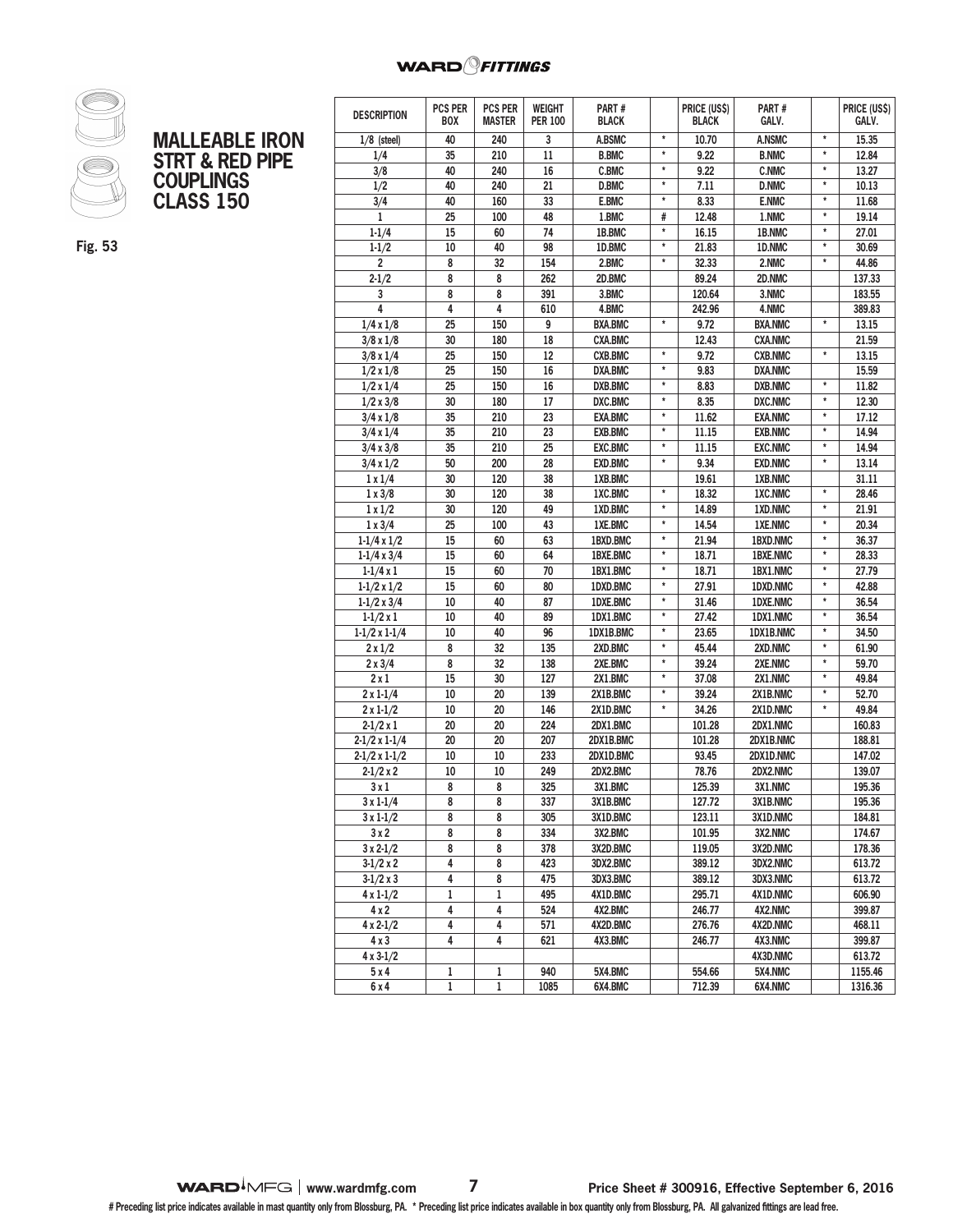#### **WARD** *FITTINGS*



**Fig. 55**

| $1/4$ (steel) | 100 | 600 | C  | <b>B.BSLN</b> | $\star$ | 6.19  | <b>B.NSLN</b>  | ÷ | 6.19                                                                                                            |
|---------------|-----|-----|----|---------------|---------|-------|----------------|---|-----------------------------------------------------------------------------------------------------------------|
| 3/8           | 50  | 300 | 4  | <b>C.BMLN</b> | $\star$ | 8.58  | <b>C.NMLN</b>  |   | 10.75                                                                                                           |
| 1/2           | 50  | 300 |    | <b>D.BMLN</b> | $\star$ | 7.36  | <b>D.NMLN</b>  |   | 8.69                                                                                                            |
| 3/4           | 50  | 300 | 10 | <b>E.BMLN</b> | $\star$ | 8.01  | <b>E.NMLN</b>  |   | 10.19                                                                                                           |
|               | 40  | 160 | 16 | 1.BMLN        | $\star$ | 15.37 | 1.NMLN         |   | 18.53                                                                                                           |
| $1 - 1/4$     | 40  | 160 | 22 | 1B.BMLN       | ٠       | 12.62 | <b>1B.NMLN</b> |   | 17.78                                                                                                           |
| $1 - 1/2$     | 40  | 160 | 27 | 1D.BMLN       | $\star$ | 17.74 | 1D.NMLN        |   | 23.08                                                                                                           |
| ົ             | 25  | 100 | 55 | 2.BMLN        | $\star$ | 29.44 | 2.NMLN         |   | 40.63                                                                                                           |
|               |     |     |    |               |         |       |                |   |                                                                                                                 |
|               |     |     |    |               |         |       |                |   |                                                                                                                 |
|               |     |     |    |               |         |       |                |   | the contract of the contract of the contract of the contract of the contract of the contract of the contract of |

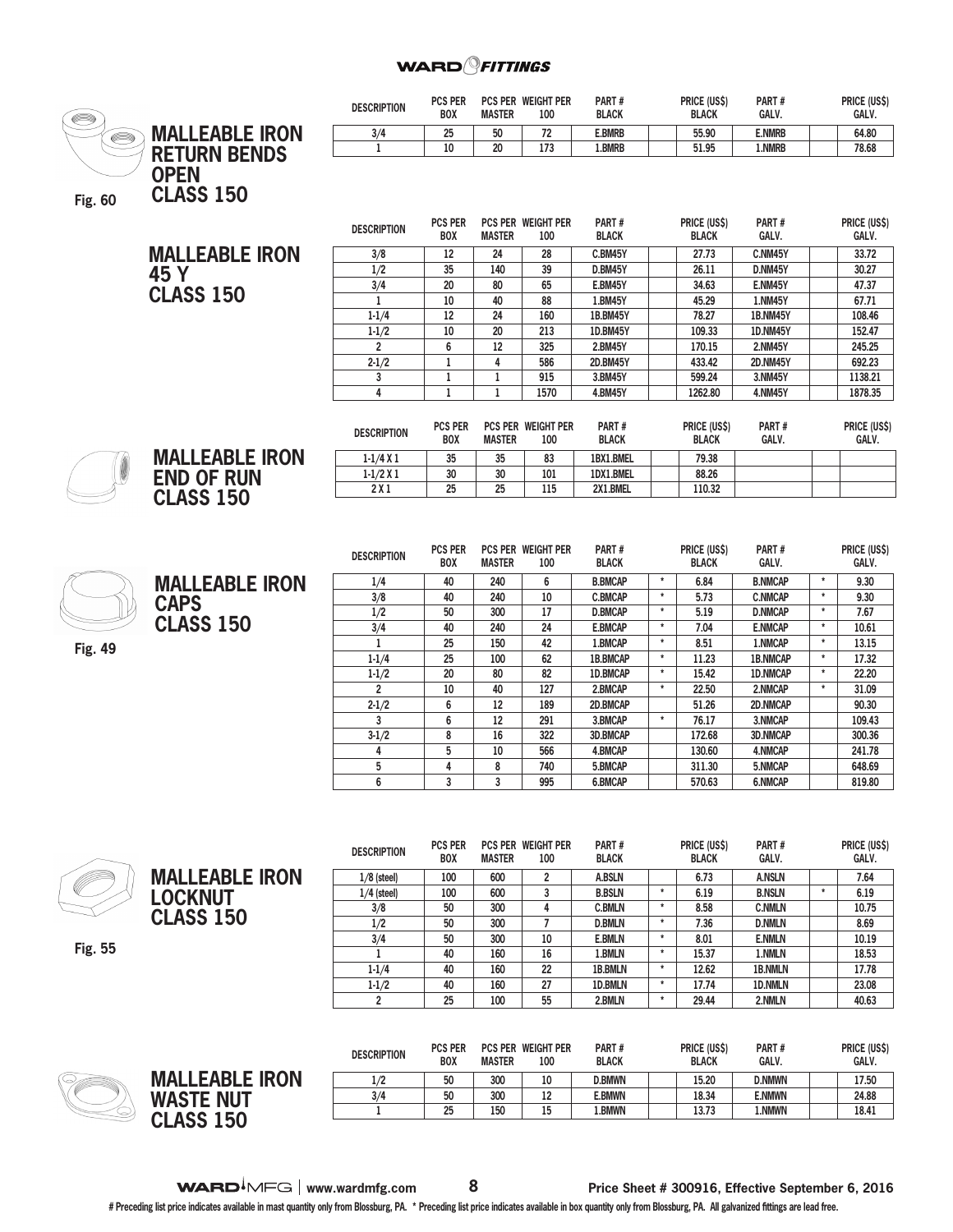

|                         | <b>DESCRIPTION</b> | <b>PCS PER</b><br><b>BOX</b> | <b>MASTER</b> | <b>PCS PER WEIGHT PER</b><br>100 | PART#<br><b>BLACK</b> | <b>PRICE (USS)</b><br><b>BLACK</b> | PART#<br><b>GALV.</b> | <b>PRICE (USS)</b><br><b>GALV.</b> |
|-------------------------|--------------------|------------------------------|---------------|----------------------------------|-----------------------|------------------------------------|-----------------------|------------------------------------|
| <b>MALLEABLE IRON</b>   | 1/2                | 50                           | 200           | 23                               | <b>D.BME</b>          | 15.87                              | <b>D.NME</b>          | 25.55                              |
| <b>EXTENSION PIECES</b> | 3/4                | 50                           | 200           | 32                               | <b>E.BME</b>          | 23.38                              | <b>E.NME</b>          | 38.21                              |
|                         |                    | 25                           | 100           | 49                               | l.BME                 | 33.74                              | 1.NME                 | 47.92                              |
| <b>CLASS 150</b>        | $1 - 1/4$          | 15                           | 60            | 93                               | 1B.BME                | 38.83                              | 1B.NME                | 51.39                              |

**Fig. 54**



|                       | <b>DESCRIPTION</b>     | <b>PCS PER</b><br><b>BOX</b> | <b>MASTER</b> | <b>PCS PER WEIGHT PER</b><br>100 | PART#<br><b>BLACK</b> |         | <b>PRICE (US\$)</b><br><b>BLACK</b> | PART#<br><b>GALV.</b> |         | <b>PRICE (US\$)</b><br>GALV. |
|-----------------------|------------------------|------------------------------|---------------|----------------------------------|-----------------------|---------|-------------------------------------|-----------------------|---------|------------------------------|
| <b>MALLEABLE IRON</b> | $1/4 \times 2 - 3/8$   | 25                           | 150           | 24                               | <b>B.BMFF</b>         |         | 23.99                               | <b>B.NMFF</b>         |         | 46.66                        |
| <b>FLOOR FLANGES</b>  | $3/8 \times 2 - 15/16$ | 25                           | 150           | 40                               | <b>C.BMFF</b>         |         | 23.99                               | <b>C.NMFF</b>         |         | 46.66                        |
|                       | $1/2 \times 3$         | 30                           | 120           | 46                               | <b>D.BMFF</b>         | $\star$ | 23.99                               | <b>D.NMFF</b>         | $\star$ | 59.93                        |
| <b>CLASS 150</b>      | $3/4 \times 3 - 1/4$   | 30                           | 120           | 47                               | <b>E.BMFF</b>         | $\star$ | 23.99                               | <b>E.NMFF</b>         | $\star$ | 59.93                        |
|                       | $1 \times 3 - 7/8$     | 30                           | 60            | 91                               | 1.BMFF                | $\star$ | 30.14                               | 1.NMFF                | $\star$ | 54.71                        |
|                       | $1-1/4 \times 3-7/8$   | 30                           | 60            | 80                               | 1B.BMFF               | $\star$ | 30.14                               | <b>1B.NMFF</b>        | $\star$ | 72.71                        |
|                       | $1-1/2 \times 4-1/2$   | 10                           | 40            | 140                              | 1D.BMFF               | $\star$ | 38.76                               | <b>1D.NMFF</b>        | $\star$ | 93.15                        |
|                       | $2 \times 5 - 1/2$     | 15                           | 30            | 214                              | 2.BMFF                | $\star$ | 46.63                               | 2.NMFF                | $\star$ | 118.31                       |
|                       | $2-1/2 \times 5-13/16$ | 10                           | 10            | 225                              | 2D.BMFF               |         | 51.17                               | 2D.NMFF               |         | 143.82                       |
|                       | $3 \times 6 - 3/8$     | 10                           | 10            | 286                              | 3.BMFF                |         | 64.61                               | 3.NMFF                |         | 140.38                       |



|                              | <b>DESCRIPTION</b> | <b>PCS PER</b><br><b>BOX</b> | <b>MASTER</b> | <b>PCS PER WEIGHT PER</b><br>100 | PART#<br><b>BLACK</b> | <b>PRICE (USS)</b><br><b>BLACK</b> | PART#<br><b>GALV.</b> | <b>PRICE (US\$)</b><br>GALV. |
|------------------------------|--------------------|------------------------------|---------------|----------------------------------|-----------------------|------------------------------------|-----------------------|------------------------------|
| <b>MALLEABLE IRON</b>        | 1/2                | 40                           | 240           | 21                               | <b>D.BMCLR</b>        | 14.91                              | <b>D.NMCLR</b>        | 19.55                        |
| <b>LEFT &amp; RIGHT HAND</b> | 3/4                | 40                           | 160           | 33                               | <b>E.BMCLR</b>        | 16.74                              | <b>E.NMCLR</b>        | 22.62                        |
|                              |                    | 25                           | 100           | 50                               | 1.BMCLR               | 24.87                              | 1.NMCLR               | 33.34                        |
| <b>THREAD COUPLINGS</b>      | $1 - 1/4$          | 15                           | 60            | 74                               | <b>1B.BMCLR</b>       | 29.50                              | <b>1B.NMCLR</b>       | 42.78                        |
| <b>CLASS 150</b>             | $1-1/2$            | 10                           | 40            | 101                              | <b>1D.BMCLR</b>       | 40.22                              | <b>1D.NMCLR</b>       | 54.99                        |
|                              |                    | 8                            | 32            | 154                              | 2.BMCLR               | 53.78                              | 2.NMCLR               | 74.14                        |

**Fig. 53**



**90° ELBOWS A.A.R. DESCRIPTION PCS PER BOX PCS PER WEIGHT PER MASTER 100 PART # BLACK PRICE (US\$) BLACK PART # GALV. PRICE (US\$) GALV. 1/4 35 210 22 B.B300L \* 26.04 B.N300L 46.63 3/8 20 120 32 C.B300L \* 23.13 C.N300L 47.56 1/2 15 90 55 D.B300L \* 29.98 D.N300L \* 56.65 3/4 12 48 87 E.B300L \* 33.91 E.N300L \* 63.59 1 10 40 127 1.B300L \* 43.30 1.N300L \* 81.55 1-1/4 10 20 203 1B.B300L \* 63.19 1B.N300L 128.10 1-1/2 8 16 265 1D.B300L \* 74.51 1D.N300L \* 138.84 2 5 10 413 2.B300L \* 107.19 2.N300L \* 233.32 2-1/2 6 6 650 2D.B300L 277.79 2D.N300L 519.27 3 6 6 1032 3.B300L 319.01 3.N300L 612.46 3/8 x 1/4 25 150 25 CXB.B300L 53.41 1/2 x 3/8 25 100 58 DXC.B300L 55.44 DXC.N300L 74.35 3/4 x 1/2 15 60 69 EXD.B300L 40.84 EXD.N300L 72.48 1 x 1/2 20 40 95 1XD.B300L 84.08 1XD.N300L 102.85 1 x 3/4 10 40 111 1XE.B300L 81.75 1XE.N300L 114.59 1-1/4x3/4 15 30 135 1BXE.B300L 147.47 1-1/4x1 15 30 155 1BX1.B300L 102.70 1-1/2x1 10 20 185 1DX1.B300L 162.16 1-1/2x1-1/4 10 20 215 1DX1B.B300L 162.16 2x1-1/4 5 10 302 2X1B.B300L 227.84 2x1-1/2 5 10 333 2X1D.B300L 203.17 2X1D.N300L 421.91 4 1 1 1635 4.B300L 749.47 4.N300L 1830.39**

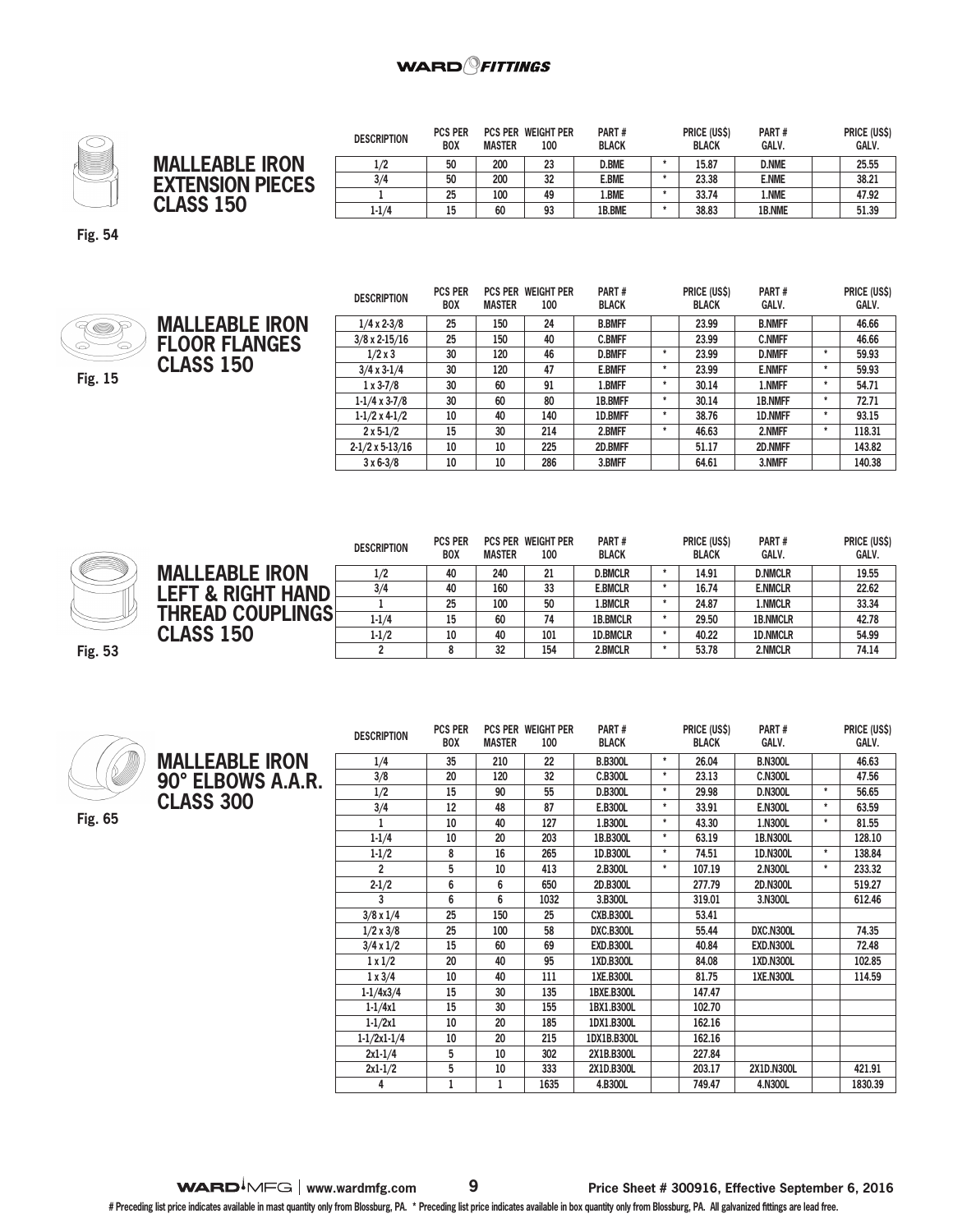

**MALLEABLE IRON 45° ELBOWS A.A.R. CLASS 300**

**Fig. 65A**

| <b>DESCRIPTION</b> | PUS PER<br><b>BOX</b> | PUS PER<br><b>MASTER</b> | WEIGHT PER<br>100 | <b>PARI</b> #<br><b>BLACK</b> |         | <b>PRICE (USS)</b><br><b>BLACK</b> | <b>PARI#</b><br>GALV. | <b>PRICE (USS)</b><br>GALV. |
|--------------------|-----------------------|--------------------------|-------------------|-------------------------------|---------|------------------------------------|-----------------------|-----------------------------|
| 1/4                | 35                    | 210                      | 23                | <b>B.B30045L</b>              |         | 38.76                              | <b>B.N30045L</b>      | 55.24                       |
| 3/8                | 25                    | 150                      | 34                | C.B30045L                     |         | 38.76                              | C.N30045L             | 55.24                       |
| 1/2                | 20                    | 80                       | 51                | D.B30045L                     | $\star$ | 43.14                              | D.N30045L             | 84.15                       |
| 3/4                | 15                    | 60                       | 76                | E.B30045L                     | $\star$ | 48.00                              | E.N30045L             | 97.29                       |
|                    | 10                    | 40                       | 119               | 1.B30045L                     | $\star$ | 53.06                              | 1.N30045L             | 106.28                      |
| $1-1/4$            | 12                    | 24                       | 178               | 1B.B30045L                    | $\star$ | 85.09                              | 1B.N30045L            | 164.96                      |
| $1-1/2$            | 8                     | 16                       | 236               | 1D.B30045L                    | $\star$ | 110.91                             | 1D.N30045L            | 213.43                      |
| 2                  | 6                     | 12                       | 392               | 2.B30045L                     | $\star$ | 167.59                             | 2.N30045L             | 295.64                      |
| $2 - 1/2$          | 4                     | 8                        | 530               | 2D.B30045L                    |         | 374.32                             | 2D.N30045L            | 789.95                      |
| 3                  | 3                     | 6                        | 825               | 3.B30045L                     |         | 492.24                             | 3.N30045L             | 1038.27                     |
| 4                  | 3                     | 3                        | 1341              | 4.B30045L                     |         | 1118.02                            | 4.N30045L             | 1500.06                     |

----- ----



**MALLEABLE IRON STREET 90° ELBOWS A.A.R. CLASS 300**

| <b>DESCRIPTION</b> | <b>PCS PER</b><br><b>BOX</b> | <b>PCS PER</b><br><b>MASTER</b> | <b>WEIGHT PER</b><br>100 | PART#<br><b>BLACK</b> |         | PRICE (US\$)<br><b>BLACK</b> | PART#<br>GALV.   | <b>PRICE (US\$)</b><br><b>GALV.</b> |
|--------------------|------------------------------|---------------------------------|--------------------------|-----------------------|---------|------------------------------|------------------|-------------------------------------|
| 1/4                | 40                           | 240                             | 19                       | <b>B.B300SL</b>       |         | 30.84                        | <b>B.N300SL</b>  | 49.07                               |
| 3/8                | 35                           | 140                             | 31                       | <b>C.B300SL</b>       |         | 34.59                        | <b>C.N300SL</b>  | 49.07                               |
| 1/2                | 15                           | 90                              | 48                       | <b>D.B300SL</b>       | ÷       | 40.30                        | <b>D.N300SL</b>  | 96.15                               |
| 3/4                | 12                           | 48                              | 76                       | <b>E.B300SL</b>       | ÷       | 57.24                        | <b>E.N300SL</b>  | 102.12                              |
|                    | 10                           | 40                              | 111                      | 1.B300SL              | $\star$ | 67.12                        | 1.N300SL         | 133.54                              |
| $1 - 1/4$          | 12                           | 24                              | 176                      | 1B.B300SL             | ÷       | 92.33                        | <b>1B.N300SL</b> | 174.43                              |
| $1-1/2$            | 10                           | 20                              | 133                      | 1D.B300SL             | $\star$ | 114.08                       | 1D.N300SL        | 224.24                              |
|                    | 6                            | 12                              | 376                      | 2.B300SL              | ÷       | 177.54                       | 2.N300SL         | 350.48                              |
| 3                  | <sup>2</sup>                 | 4                               | 973                      | 3.B300SL              |         | 413.25                       |                  |                                     |



**MALLEABLE IRON STREET 45° ELBOWS A.A.R. CLASS 300**

| <b>DESCRIPTION</b> | <b>PCS PER</b><br><b>BOX</b> | <b>PCS PER</b><br><b>MASTER</b> | <b>WEIGHT PER</b><br>100 | PART#<br><b>BLACK</b> |   | PRICE (US\$)<br><b>BLACK</b> | PART#<br><b>GALV.</b> |   | PRICE (US\$)<br><b>GALV.</b> |
|--------------------|------------------------------|---------------------------------|--------------------------|-----------------------|---|------------------------------|-----------------------|---|------------------------------|
| 1/2                | 50                           | 200                             | 38                       | D.B300S45L            | ٠ | 70.89                        | D.N300S45L            | ÷ | 137.90                       |
| 3/4                | 25                           | 100                             | 62                       | E.B300S45L            | ٠ | 77.42                        | <b>E.N300S45L</b>     | ÷ | 146.07                       |
|                    | 15                           | 60                              | 89                       | 1.B300S45L            |   | 90.79                        | 1.N300S45L            |   | 171.30                       |
| 11/4               | 10                           | 40                              | 150                      | 1B.B300S45L           |   | 111.02                       |                       |   |                              |
| 11/2               |                              | 24                              | 206                      | 1D.B300S45L           |   | 163.21                       |                       |   |                              |
| າ                  |                              | 16                              | 334                      | 2.B300S45L            |   | 277.71                       |                       |   |                              |

|--|

**MALLEABLE IRON TEES A.A.R. CLASS 300** 

**Fig. 66**

|                             | <b>PCS PER</b> | <b>PCS PER</b> | <b>WEIGHT PER</b> | Part#            |          | <b>PRICE (USS)</b> | Part#            |         | <b>PRICE (USS)</b> |
|-----------------------------|----------------|----------------|-------------------|------------------|----------|--------------------|------------------|---------|--------------------|
| <b>DESCRIPTION</b>          | <b>BOX</b>     | <b>MASTER</b>  | 100               | <b>BLACK</b>     |          | <b>BLACK</b>       | <b>GALV.</b>     |         | <b>GALV.</b>       |
| 1/4                         | 25             | 150            | 32                | <b>B.B300T</b>   |          | 32.81              | <b>B.N300T</b>   |         | 66.37              |
| 3/8                         | 15             | 90             | 45                | <b>C.B300T</b>   |          | 34.73              | <b>C.N300T</b>   |         | 67.60              |
| 1/2                         | 15             | 60             | 75                | <b>D.B300T</b>   | $\star$  | 44.24              | <b>D.N300T</b>   | $\star$ | 84.63              |
| 3/4                         | 10             | 40             | 120               | <b>E.B300T</b>   | $\star$  | 47.74              | <b>E.N300T</b>   | $\star$ | 93.21              |
|                             | 12             | 24             | 171               | 1.B300T          | $^\star$ | 57.43              | 1.N300T          | $\star$ | 114.91             |
| $1 - 1/4$                   | 8              | 16             | 273               | 1B.B300T         | $\star$  | 82.32              | <b>1B.N300T</b>  |         | 164.01             |
| $1 - 1/2$                   | 6              | 12             | 369               | 1D.B300T         | $\star$  | 95.99              | 1D.N300T         | $\star$ | 170.54             |
| 2                           | 4              | 8              | 559               | 2.B300T          | $\star$  | 141.69             | 2.N300T          | $\star$ | 272.64             |
| 3                           | 4              | 4              | 1305              | 3.B300T          |          | 490.95             | 3.N300T          |         | 977.10             |
| $3/8 \times 1/4$            | 18             | 108            | 43                | <b>CXB.B300T</b> |          | 40.30              | CXB.N300T        |         | 68.67              |
| 1/2 x 3/8                   | 15             | 60             | 68                | DXC.B300T        |          | 74.93              | DXC.N300T        |         | 114.66             |
| $1/2 \times 1/4$            | 20             | 80             | 58                | DXB.B300T        |          | 47.24              | DXB.N300T        |         | 114.66             |
| $3/4 \times 1/4$            | 15             | 60             | 73                | <b>EXB.B300T</b> |          | 113.96             |                  |         |                    |
| $3/4 \times 3/8$            | 13             | 52             | 80                | <b>EXC.B300T</b> |          | 133.84             |                  |         |                    |
| $3/4 \times 1/2$            | 10             | 40             | 100               | <b>EXD.B300T</b> | $\star$  | 70.52              | EXD.N300T        |         | 123.79             |
| $3/4 \times 1/2 \times 1/2$ | 1              | 1              | 78                | EXDXD.B300T      |          | 113.96             |                  |         |                    |
| $3/4 \times 1/2 \times 3/4$ | 13             | 52             | 93                | EXDXE.B300T      |          | 80.96              |                  |         |                    |
| $1 \times 1/2 \times 1$     | 18             | 36             | 130               | 1XDX1.B300T      |          | 141.18             |                  |         |                    |
| $1 \times 1/4$              | 9              | 36             | 105               | 1XB.B300T        |          | 100.95             |                  |         |                    |
| $1 \times 3/4$              | 7              | 28             | 155               | 1XE.B300T        | $\star$  | 86.20              | <b>1XE.N300T</b> |         | 162.59             |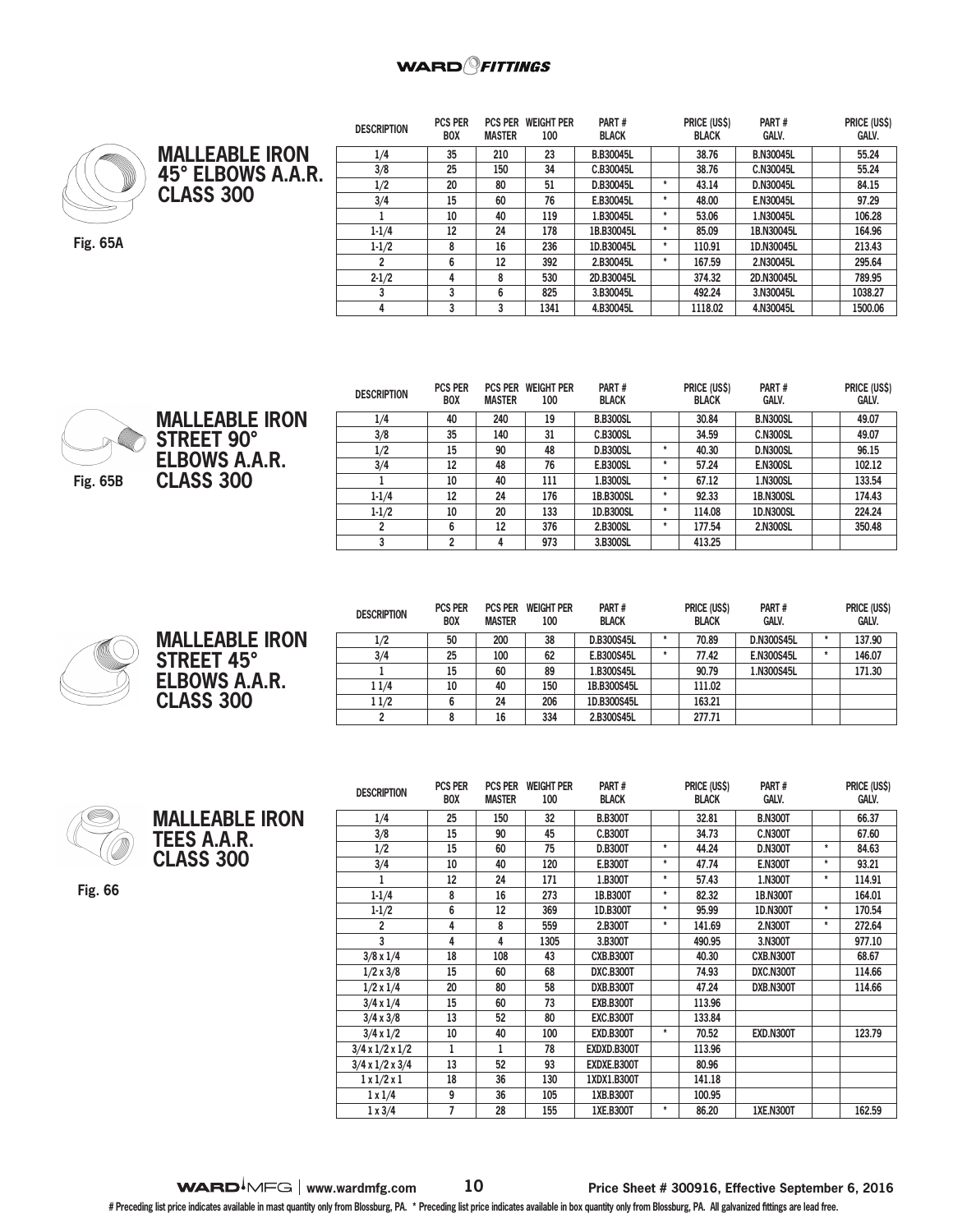

**(continued) Fig. 66**

| <b>MALLEABLE IRON</b><br><b>TEES A.A.R.</b><br><b>CLASS 300</b><br>(continued) |  |
|--------------------------------------------------------------------------------|--|
|                                                                                |  |

| <b>PCS PER</b> |               |      | PART#                               |          |              |                    |          | PRICE (US\$) |
|----------------|---------------|------|-------------------------------------|----------|--------------|--------------------|----------|--------------|
| <b>BOX</b>     | <b>MASTER</b> | 100  | <b>BLACK</b>                        |          | <b>BLACK</b> | <b>GALV.</b>       |          | Galv.        |
| 9              | 36            | 136  | 1XEX1.B300T                         |          | 113.30       |                    |          |              |
| 9              | 36            | 105  | 1XB.B300T                           |          | 100.95       |                    |          |              |
| $\overline{7}$ | 28            | 155  | 1XE.B300T                           | $\star$  | 86.20        | <b>1XE.N300T</b>   |          | 162.59       |
| 8              | 32            | 141  | 1XD.B300T                           | $\star$  | 86.20        | 1XD.N300T          | $^\star$ | 147.77       |
| 14             | 28            | 193  | 1BX1X1.B300T                        |          | 131.77       |                    |          |              |
| 15             | 30            | 180  | 1BXD.B300T                          |          | 131.77       | 1BXD.N300T         |          | 238.84       |
| 10             | 20            | 240  | 1BX1.B300T                          | $^\star$ | 119.10       | <b>1BX1.N300T</b>  |          | 215.74       |
| 10             | 20            | 239  | <b>1BXE.B300T</b>                   |          | 114.76       | 1BXE.N300T         |          | 215.74       |
| 10             | 20            | 249  | 1DXD.B300T                          |          | 156.24       | 1DXD.N300T         |          | 268.76       |
| 9              | 18            | 262  | 1DXE.B300T                          | $\star$  | 139.63       | 1DXE.N300T         |          | 264.79       |
| 8              | 16            | 298  | 1DX1.B300T                          | $\star$  | 139.63       | <b>1DX1.N300T</b>  |          | 264.79       |
| 9              | 18            | 305  | 1DX1B.B300T                         |          | 157.31       | <b>1DX1B.N300T</b> |          |              |
| 6              | 12            | 363  | 2XD.B300T                           | $\star$  | 225.12       | <b>2XD.N300T</b>   | $\star$  | 422.35       |
| 8              | 16            | 386  | 2XE.B300T                           |          | 225.12       | <b>2XE.N300T</b>   |          | 422.35       |
| 6              | 12            | 421  | 2X1.B300T                           |          | 225.12       | 2X1.N300T          |          | 356.92       |
| 6              | 12            | 425  | 2X1B.B300T                          |          | 231.49       | 2X1B.N300T         |          | 509.85       |
| 5              | 10            | 483  | 2X1D.B300T                          | $\star$  | 209.36       | 2X1D.N300T         |          | 392.30       |
| 5              | 10            | 470  | 2X1DX2.B300T                        |          | 271.75       |                    |          |              |
| 4              | 8             | 653  | 2DX1D.B300T                         |          | 385.84       |                    |          |              |
| 4              | 4             | 990  | 3X2.B300T                           |          | 979.72       | 3X2.N300T          |          | 1758.20      |
| 1              | 1             | 2340 | 4.B300T                             |          | 1398.83      | 4.N300T            |          | 2509.00      |
|                |               |      | <b>PCS PER</b><br><b>WEIGHT PER</b> |          |              | PRICE (US\$)       | PART#    |              |



**Fig. 68**

| <b>DESCRIPTION</b> | <b>PCS PER</b><br><b>BOX</b> | <b>PCS PER</b><br><b>MASTER</b> | <b>WEIGHT PER</b><br>100 | PART#<br><b>BLACK</b> |         | PRICE (US\$)<br><b>BLACK</b> | PART#<br><b>GALV.</b> | PRICE (US\$)<br><b>GALV.</b> |
|--------------------|------------------------------|---------------------------------|--------------------------|-----------------------|---------|------------------------------|-----------------------|------------------------------|
| 1/4                |                              |                                 | 35                       | <b>B.B300CR</b>       |         | 88.50                        |                       |                              |
| 1/2                | 12                           | 48                              | 89                       | <b>D.B300CR</b>       |         | 123.17                       | <b>D.N300CR</b>       | 220,32                       |
| 3/4                | 15                           | 30                              | 136                      | <b>E.B300CR</b>       | $\star$ | 145.26                       | <b>E.N300CR</b>       | 320.75                       |
|                    | 12                           | 24                              | 199                      | 1.B300CR              |         | 158.45                       | 1.N300CR              | 361.31                       |
| $1-1/4$            |                              | 14                              | 311                      | 1B.B300CR             |         | 160.74                       | <b>1B.N300CR</b>      | 330.49                       |
| $1-1/2$            |                              | 10                              | 427                      | 1D.B300CR             | $\star$ | 277.23                       | <b>1D.N300CR</b>      | 442.58                       |
|                    |                              |                                 | 665                      | 2.B300CR              | $\star$ | 301.88                       | 2.N300CR              | 631.97                       |



**Fig. 67**

**MALLEABLE IRON COUPLINGS AND REDUCERS A.A.R. CLASS 300** 

| <b>DESCRIPTION</b>   | <b>PCS PER</b><br><b>BOX</b> | <b>PCS PER</b><br><b>MASTER</b> | <b>WEIGHT PER</b><br>100 | PART#<br><b>BLACK</b> |          | PRICE (US\$)<br><b>BLACK</b> | PART#<br><b>GALV.</b> | PRICE (US\$)<br><b>GALV.</b> |
|----------------------|------------------------------|---------------------------------|--------------------------|-----------------------|----------|------------------------------|-----------------------|------------------------------|
| 1/4                  | 35                           | 210                             | 18                       | <b>B.B300C</b>        |          | 23.49                        | <b>B.N300C</b>        | 30.59                        |
| 3/8                  | 25                           | 150                             | 31                       | C.B300C               |          | 23.49                        | <b>C.N300C</b>        | 44.03                        |
| 1/2                  | 20                           | 80                              | 48                       | <b>D.B300C</b>        | $^\star$ |                              | <b>D.N300C</b>        | 45.17                        |
| 3/4                  | 30                           | 60                              | 74                       | E.B300C               | $\star$  |                              | <b>E.N300C</b>        | 51.02                        |
| $\mathbf{1}$         | 10                           | 40                              | 110                      | $^\star$<br>1.B300C   |          | 34.49                        | 1.N300C               | 67.50                        |
| $1 - 1/4$            | 12                           | 24                              | 174                      | $\star$<br>1B.B300C   |          | 41.01                        | 1B.N300C              | 87.97                        |
| $1 - 1/2$            | 10                           | 20                              | 223                      | 1D.B300C              | $\star$  | 61.42                        | 1D.N300C              | 124.14                       |
| $\overline{2}$       | 6                            | 12                              | 365                      | 2.B300C               | $\star$  | 88.46                        | 2.N300C               | $\star$<br>150.34            |
| $2 - 1/2$            | 5                            | 10                              | 535                      | 2D.B300C              |          | 162.91                       | 2D.N300C              | 395.31                       |
| 3                    | 3                            | 6                               | 713                      | 3.B300C               |          | 234.67                       | 3.N300C               | 470.61                       |
| $3/8 \times 1/4$     | 25                           | 150                             | 25                       | <b>CXB.B300C</b>      |          | 31.06                        | <b>CXB.N300C</b>      | 44.05                        |
| $1/2 \times 1/4$     | 20                           | 120                             | 35                       | <b>DXB.B300C</b>      | $^\star$ | 37.40                        | <b>DXB.N300C</b>      | 63.81                        |
| $1/2 \times 3/8$     | 30                           | 120                             | 39                       | <b>DXC.B300C</b>      | $^\star$ | 37.40                        | DXC.N300C             | 63.81                        |
| $3/4 \times 1/4$     | 45                           | 90                              | 45                       | <b>EXB.B300C</b>      |          | 53.34                        |                       |                              |
| $3/4 \times 3/8$     | 45                           | 90                              | 47                       | <b>EXC.B300C</b>      |          | 53.34                        | <b>EXC.N300C</b>      | 102.44                       |
| $3/4 \times 1/2$     | 20                           | 80                              | 55                       | <b>EXD.B300C</b>      | $^\star$ | 38.23                        | <b>EXD.N300C</b>      | 77.45                        |
| $1 \times 1/4$       | 15                           | 60                              | 67                       | 1XB.B300C             |          | 63.94                        | 1XB.N300C             | 124.76                       |
| $1 \times 3/8$       | 20                           | 80                              | 65                       | 1XC.B300C             |          | 63.94                        | 1XC.N300C             | 124.76                       |
| $1 \times 1/2$       | 15                           | 60                              | 78                       | 1XD.B300C             | $\star$  | 46.59                        | 1XD.N300C             | 94.39                        |
| $1 \times 3/4$       | 12                           | 48                              | 83                       | 1XE.B300C             | $^\star$ | 45.68                        | <b>1XE.N300C</b>      | 92.52                        |
| $1-1/4 \times 1/2$   | 22                           | 44                              | 107                      | 1BXD.B300C            |          | 95.38                        | 1BXD.N300C            | 152.82                       |
| $1-1/4 \times 3/4$   | 15                           | 30                              | 123                      | 1BXE.B300C            | $\star$  | 62.38                        | <b>1BXE.N300C</b>     | 115.64                       |
| $1-1/4x1$            | 18                           | 36                              | 134                      | 1BX1.B300C            | $\star$  | 60.14                        | 1BX1.N300C            | 105.13                       |
| $1-1/2 \times 1/2$   | 16                           | 32                              | 147                      | 1DXD.B300C            |          | 99.07                        | <b>1DXD.N300C</b>     | 189.46                       |
| $1-1/2 \times 3/4$   | 15                           | 30                              | 159                      | <b>1DXE.B300C</b>     | $^\star$ | 85.54                        | <b>1DXE.N300C</b>     | 143.29                       |
| $1-1/2 \times 1$     | 14                           | 28                              | 166                      | 1DX1.B300C            | $^\star$ | 82.36                        | 1DX1.N300C            | 143.29                       |
| $1-1/2 \times 1-1/4$ | 12                           | 24                              | 189                      | 1DX1B.B300C           | $^\star$ | 93.68                        | 1DX1B.N300C           | 158.09                       |
| $2 \times 1/2$       | 12                           | 24                              | 228                      | <b>2XD.B300C</b>      |          | 142.97                       |                       |                              |

#### **WARD**<sup> $\downarrow$ </sup>MFG | www.wardmfg.com **11 Price Sheet # 300916, Effective September 6, 2016**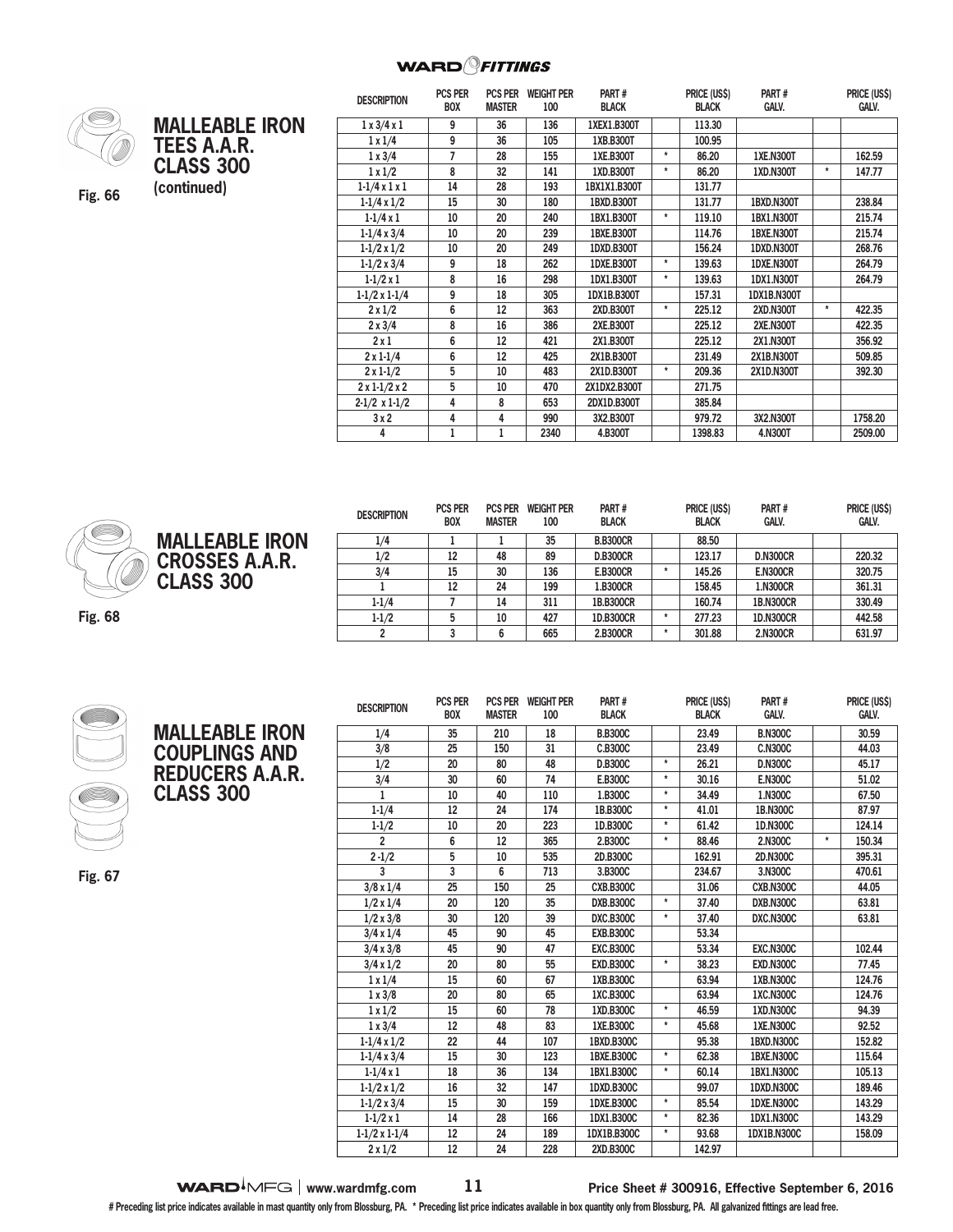#### **WARD**OFITTINGS



## **MALLEABLE IRON COUPLINGS AND REDUCERS A.A.R. CLASS 300 (continued)**

| <b>DESCRIPTION</b>   | PUS PER<br><b>BOX</b> | <b>PUS PER</b><br><b>MASTER</b> | Weight Per<br>100 | <b>PARI#</b><br><b>BLACK</b> | PRICE (USS)<br><b>PARI#</b><br><b>GALV.</b><br><b>BLACK</b> |        | <b>PRICE (USS)</b><br><b>GALV.</b> |        |
|----------------------|-----------------------|---------------------------------|-------------------|------------------------------|-------------------------------------------------------------|--------|------------------------------------|--------|
| $2 \times 3/4$       | 10                    | 20                              | 235               | <b>2XE.B300C</b>             |                                                             | 142.97 | <b>2XE.N300C</b>                   | 303.13 |
| 2x1                  | 8                     | 16                              | 264               | 2X1.B300C                    | $\star$                                                     | 119.44 | 2X1.N300C                          | 229.73 |
| $2 \times 1 - 1/4$   | 6                     | 12                              | 275               | 2X1B,B300C                   |                                                             | 146.04 | 2X1B.N300C                         | 305.99 |
| $2 \times 1 - 1/2$   | 8                     | 16                              | 292               | 2X1D.B300C                   | $\star$                                                     | 118.42 | <b>2X1D.N300C</b>                  | 205.05 |
| $2-1/2 \times 1-1/2$ | 4                     | 8                               | 388               | 2DX1D.B300C                  |                                                             | 230.56 | 2DX1D.N300C                        | 559.44 |
| $2-1/2 \times 2$     | 5                     | 10                              | 437               | 2DX2.B300C                   |                                                             | 230.56 | 2DX2.N300C                         | 559.44 |
| $3x1-1/2$            | 4                     | 8                               | 560               | 3X1D.B300C                   |                                                             | 411.83 |                                    |        |
| 3x2                  | 4                     | 8                               | 566               | 3X2.B300C                    |                                                             | 337.85 | 3X2.N300C                          | 845.94 |
| $3x2-1/2$            | 4                     | 8                               | 643               | 3X2D.B300C                   |                                                             | 350.81 | 3X2D.N300C                         | 845.94 |
| 4x2                  |                       |                                 | 920               | 4X2.B300C                    |                                                             | 712.97 |                                    |        |
| 4x3                  | 4                     | 4                               | 985               | 4X3.B300C                    |                                                             | 712.97 |                                    |        |

 $\sim$   $\sim$   $\sim$   $\sim$   $\sim$   $\sim$ 

 $\frac{1}{2}$ 

**Fig. 67**



**MALLEABLE IRON CAPS A.A.R. CLASS 300**

**Fig. 69**

| <b>DESCRIPTION</b> | <b>PCS PER</b><br><b>BOX</b> | <b>PCS PER</b><br><b>MASTER</b> | <b>WEIGHT PER</b><br>100 | PART#<br><b>BLACK</b> | PRICE (US\$)<br>PART#<br><b>GALV.</b><br><b>BLACK</b> |        | PRICE (US\$)<br><b>GALV.</b> |        |
|--------------------|------------------------------|---------------------------------|--------------------------|-----------------------|-------------------------------------------------------|--------|------------------------------|--------|
| 1/4                | 50                           | 300                             | 13                       | <b>B.B300CAP</b>      |                                                       | 24.09  | B.N300CAP                    | 31.21  |
| 3/8                | 40                           | 240                             | 18                       | C.B300CAP             |                                                       | 24.09  | C.N300CAP                    | 31.21  |
| 1/2                | 40                           | 160                             | 28                       | <b>D.B300CAP</b>      |                                                       | 23.89  | D.N300CAP                    | 45.78  |
| 3/4                | 25                           | 100                             | 45                       | <b>E.B300CAP</b>      | *                                                     | 30.16  | E.N300CAP                    | 54.73  |
|                    | 15                           | 60                              | 73                       | 1.B300CAP             | *                                                     | 39.56  | 1.N300CAP                    | 75.09  |
| $1 - 1/4$          | 10                           | 40                              | 110                      | 1B.B300CAP            | *                                                     | 43.83  | <b>1B.N300CAP</b>            | 88.85  |
| $1-1/2$            | 15                           | 30                              | 140                      | 1D.B300CAP            | *                                                     | 64.02  | 1D.N300CAP                   | 124.55 |
| 2                  | 10                           | 20                              | 218                      | 2.B300CAP             | *                                                     | 88.98  | 2.N300CAP                    | 172.37 |
| $2 - 1/2$          | 10                           | 10                              | 340                      | 2D.B300CAP            |                                                       | 171.52 | <b>2D.N300CAP</b>            | 407.99 |
| 3                  | 8                            | 16                              | 463                      | 3.B300CAP             |                                                       | 236.71 | 3.N300CAP                    | 557.10 |



**MALLEABLE IRON UNIONS BRASS TO IRON CLASS 150** 

**Fig. 91**

| <b>DESCRIPTION</b> | <b>PCS PER</b><br><b>BOX</b> | <b>PCS PER</b><br><b>MASTER</b> | <b>WEIGHT PER</b><br>100 | PART#<br><b>BLACK</b> |         | PRICE (US\$)<br><b>BLACK</b> | PART#<br><b>GALV.</b> |         | PRICE (US\$)<br><b>GALV.</b> |
|--------------------|------------------------------|---------------------------------|--------------------------|-----------------------|---------|------------------------------|-----------------------|---------|------------------------------|
| 1/8                | 25                           | 150                             | 27                       | A.BU                  | $\ast$  | 41.59                        | A.NU                  |         | 59.30                        |
| 1/4                | 35                           | 210                             | 24                       | <b>B.BU</b>           | $\star$ | 38.50                        | <b>B.NU</b>           |         | 52.22                        |
| 3/8                | 30                           | 180                             | 32                       | C.BU                  | $\star$ | 26.52                        | C.NU                  |         | 34.95                        |
| 1/2                | 40                           | 160                             | 41                       | D.BU                  | #       | 24.02                        | D.NU                  | $\star$ | 31.87                        |
| 3/4                | 30                           | 60                              | 67                       | E.BU                  | #       | 27.60                        | E.NU                  | $\star$ | 36.63                        |
| $3/4 \times 1/2$   | 10                           | 60                              | 75                       | <b>EXD.BU</b>         |         | 48.98                        | <b>EXD.NU</b>         |         | 60.95                        |
|                    | 25                           | 50                              | 88                       | 1.BU                  | #       | 35.98                        | 1.NU                  | $\star$ | 47.98                        |
| $1 - 1/4$          | 15                           | 30                              | 151                      | 1B.BU                 | $\star$ | 51.60                        | 1B.NU                 | $\star$ | 69.37                        |
| $1-1/2$            | 12                           | 24                              | 188                      | 1D.BU                 | $\star$ | 64.34                        | 1D.NU                 | $\star$ | 84.04                        |
| 2                  | 8                            | 16                              | 265                      | 2.BU                  | $\ast$  | 74.80                        | 2.NU                  | $\star$ | 96.62                        |
| $2 - 1/2$          | 8                            | 8                               | 518                      | 2D.BU                 |         | 222.90                       | 2D.NU                 |         | 335.62                       |
| 3                  | 8                            | 8                               | 763                      | 3.BU                  |         | 268.32                       | 3.NU                  |         | 469.73                       |
| 4                  |                              | 2                               | 1451                     | 4.BU                  |         | 662.28                       | 4.NU                  |         | 951.68                       |



| <b>MALLEABLE IRON</b><br><b>UNIONS BRASS</b> |
|----------------------------------------------|
| <b>TO IRON</b>                               |
| <b>CLASS 250</b>                             |

**Fig. 92**

| <b>DESCRIPTION</b> | <b>PCS PER</b><br><b>BOX</b> | <b>PCS PER</b><br><b>MASTER</b> | <b>WEIGHT PER</b><br>100 | PART#<br><b>BLACK</b> |         | PRICE (US\$)<br><b>BLACK</b> | PART#<br><b>GALV.</b> |         | PRICE (US\$)<br><b>GALV.</b> |
|--------------------|------------------------------|---------------------------------|--------------------------|-----------------------|---------|------------------------------|-----------------------|---------|------------------------------|
| 1/8                | 25                           | 150                             | 15                       | A.B250U               |         | 104.74                       | A.N250U               |         | 135.12                       |
| 1/4                | 35                           | 210                             | 25                       | <b>B.B250U</b>        |         | 42.25                        | <b>B.N250U</b>        |         | 54.49                        |
| 3/8                | 30                           | 180                             | 38                       | C.B250U               |         | 42.55                        | <b>C.N250U</b>        |         | 55,30                        |
| 1/2                | 40                           | 80                              | 60                       | <b>D.B250U</b>        | $\star$ | 45.06                        | <b>D.N250U</b>        | $\ast$  | 72.61                        |
| 3/4                | 30                           | 60                              | 102                      | E.B250U               | $\star$ | 44.32                        | <b>E.N250U</b>        | $\ast$  | 65.96                        |
|                    | 18                           | 36                              | 120                      | 1.B250U               | $\star$ | 54.39                        | 1.N250U               |         | 81.80                        |
| $1 - 1/4$          | 12                           | 24                              | 190                      | 1B.B250U              | $\star$ | 91.22                        | 1B.N250U              | $\star$ | 123.87                       |
| $1 - 1/2$          | 10                           | 20                              | 243                      | 1D.B250U              | $\star$ | 105.05                       | 1D.N250U              | $\star$ | 142.60                       |
| $\overline{2}$     | 6                            | 12                              | 412                      | 2.B250U               | $\star$ | 134.75                       | 2.N250U               | $\ast$  | 201.40                       |
| $2 - 1/2$          | 8                            | 8                               | 540                      | 2D.B250U              |         | 422.36                       | 2D.N250U              |         | 529.78                       |
| 3                  | 8                            | 8                               | 842                      | 3.B250U               |         | 494.32                       | 3.N250U               |         | 812.81                       |
| 4                  |                              | 2                               | 1451                     | 4.B250U               |         | 876.16                       | 4.N250U               |         | 1275.00                      |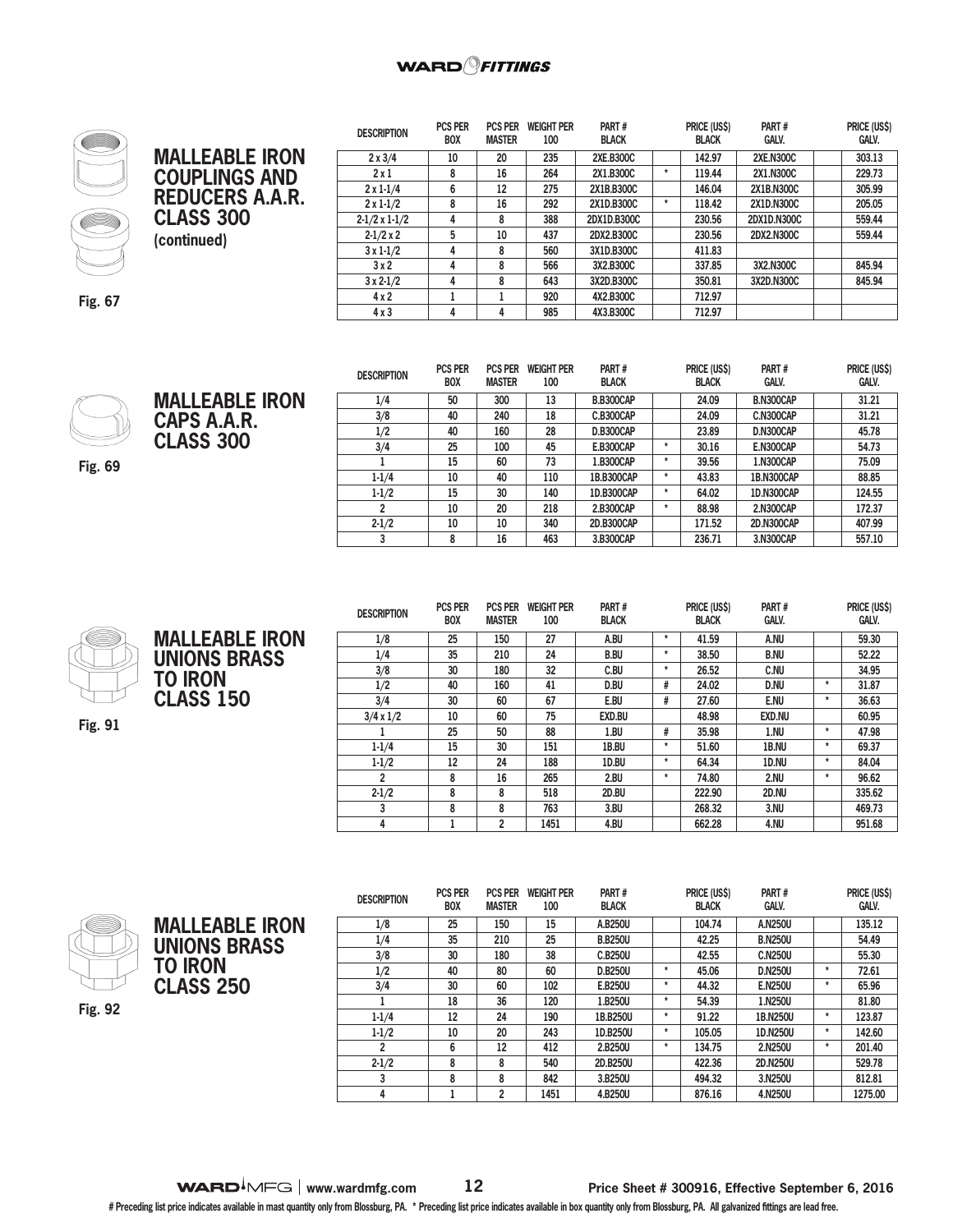



**MALLEABLE IRON UNIONS ALL IRON**

**CLASS 150** 

| <b>DESCRIPTION</b> | <b>PCS PER</b><br><b>BOX</b> | <b>PCS PER</b><br><b>MASTER</b> | <b>WEIGHT PER</b><br>100 | Part#<br><b>BLACK</b> |         | <b>PRICE (USS)</b><br><b>BLACK</b> | Part#<br><b>GALV.</b> |         | <b>PRICE (USS)</b><br><b>GALV.</b> |
|--------------------|------------------------------|---------------------------------|--------------------------|-----------------------|---------|------------------------------------|-----------------------|---------|------------------------------------|
| 1/8                | 25                           | 150                             | 15                       | A.B300U               |         | 61.64                              | A.N300U               |         | 68.80                              |
| 1/4                | 35                           | 210                             | 25                       | <b>B.B300U</b>        |         | 56.23                              | <b>B.N300U</b>        |         | 76.38                              |
| 3/8                | 30                           | 180                             | 38                       | C.B300U               |         | 56,90                              | <b>C.N300U</b>        |         | 77.90                              |
| 1/2                | 40                           | 80                              | 57                       | <b>D.B300U</b>        | $\star$ | 46.04                              | <b>D.N300U</b>        | $\ast$  | 73.87                              |
| 3/4                | 30                           | 60                              | 109                      | E.B300U               | $\star$ | 50.98                              | <b>E.N300U</b>        | $\star$ | 80.09                              |
|                    | 18                           | 36                              | 129                      | 1.B300U               | $\star$ | 66.56                              | 1.N300U               | $\ast$  | 106.25                             |
| $1 - 1/4$          | 12                           | 24                              | 208                      | 1B.B300U              | $\star$ | 108.53                             | 1B.N300U              | $\ast$  | 148.18                             |
| $1 - 1/2$          | 10                           | 20                              | 252                      | 1D.B300U              | $\star$ | 113.66                             | 1D.N300U              | $\ast$  | 178.41                             |
| $\overline{2}$     | 6                            | 12                              | 428                      | 2.B300U               | *       | 140.79                             | 2.N300U               | $\ast$  | 214.15                             |
| $2 - 1/2$          | 8                            | 8                               | 541                      | 2D.B300U              |         | 453.92                             | <b>2D.N300U</b>       |         | 597.34                             |
| 3                  | 8                            | 8                               | 872                      | 3.B300U               |         | 587.25                             | 3.N300U               |         | 1010.28                            |
| 4                  |                              |                                 | 1730                     | 4.B300U               |         | 1863.85                            | 4.N300U               |         | 2533.81                            |



**Fig. 94**

| <b>DESCRIPTION</b> | <b>PCS PER</b> | <b>PCS PER</b> | <b>WEIGHT PER</b> | PART#         |         | PRICE (US\$) | PART#          |         | PRICE (US\$) |
|--------------------|----------------|----------------|-------------------|---------------|---------|--------------|----------------|---------|--------------|
|                    | <b>BOX</b>     | <b>MASTER</b>  | 100               | <b>BLACK</b>  |         | <b>BLACK</b> | <b>GALV.</b>   |         | <b>GALV.</b> |
| 1/8                | 25             | 150            | 13                | A.BAIU        |         | 39.27        | A.NAIU         |         | 41.10        |
| 1/4                | 35             | 210            | 24                | <b>B.BAIU</b> |         | 39.27        | <b>B.NAIU</b>  |         | 50.04        |
| 3/8                | 35             | 210            | 30                | <b>C.BAIU</b> |         | 39.27        | <b>C.NAIU</b>  |         | 50.04        |
| 1/2                | 40             | 160            | 40                | <b>D.BAIU</b> | $\ast$  | 40.58        | <b>D.NAIU</b>  |         | 53.25        |
| 3/4                | 30             | 60             | 68                | E.BAIU        | $\star$ | 45.98        | <b>E.NAIU</b>  | $\star$ | 59.17        |
|                    | 25             | 50             | 88                | 1.BAIU        | $\star$ | 59.51        | 1.NAIU         |         | 78.96        |
| $1 - 1/4$          | 15             | 30             | 149               | 1B.BAIU       | $\ast$  | 82.10        | <b>1B.NAIU</b> |         | 108.24       |
| $1-1/2$            | 12             | 24             | 182               | 1D.BAIU       | $\ast$  | 100.10       | <b>1D.NAIU</b> |         | 130.63       |
| $\overline{2}$     | 8              | 16             | 260               | 2.BAIU        | $\star$ | 126.28       | 2.NAIU         |         | 154.86       |
| $2 - 1/2$          | 8              | 8              | 520               | 2D.BAIU       |         | 262.07       | 2D.NAIU        |         | 402.44       |
| 3                  | 8              | 8              | 772               | 3.BAIU        |         | 425.56       | 3.NAIU         |         | 627.17       |

**Fig. 99**

**MALLEABLE IRON UNIONS ALL IRON A.A.R. CLASS 300** 

**MALLEABLE IRON UNIONS BRASS TO BRASS A.A.R. CLASS 300** 

| <b>DESCRIPTION</b> | <b>PCS PER</b><br><b>BOX</b> | <b>PCS PER</b><br><b>MASTER</b> | <b>WEIGHT PER</b><br>100 | PART#<br><b>BLACK</b> |        | PRICE (US\$)<br><b>BLACK</b> | PART#<br><b>GALV.</b> | PRICE (US\$)<br><b>GALV.</b> |
|--------------------|------------------------------|---------------------------------|--------------------------|-----------------------|--------|------------------------------|-----------------------|------------------------------|
| 1/8                | 25                           | 150                             | 16                       | <b>A.BAI300U</b>      |        | 62.53                        | <b>A.NAI300U</b>      | 79.75                        |
| 1/4                | 35                           | 210                             | 28                       | <b>B.BAI300U</b>      |        | 87.10                        | <b>B.NAI300U</b>      | 83.72                        |
| 3/8                | 30                           | 180                             | 37                       | <b>C.BAI300U</b>      |        | 87.10                        | <b>C.NAI300U</b>      | 82.89                        |
| 1/2                | 40                           | 80                              | 60                       | <b>D.BAI300U</b>      |        | 91.76                        | <b>D.NAI300U</b>      | 111.34                       |
| 3/4                | 30                           | 60                              | 107                      | <b>E.BAI300U</b>      | $\ast$ | 98.48                        | <b>E.NAI300U</b>      | 122.47                       |
|                    | 18                           | 36                              | 125                      | 1.BAI300U             | $\ast$ | 120.77                       | 1.NAI300U             | 208.16                       |
| $1 - 1/4$          | 15                           | 30                              | 206                      | <b>1B.BAI300U</b>     | $\ast$ | 185.30                       | <b>1B.NAI300U</b>     | 226.74                       |
| $1 - 1/2$          | 10                           | 20                              | 253                      | 1D.BAI300U            | *      | 226.26                       | <b>1D.NAI300U</b>     | 274.73                       |
| 2                  | 5                            | 10                              | 418                      | 2.BAI300U             |        | 286.34                       | 2.NAI300U             | 340.89                       |
| $2 - 1/2$          | 8                            | 8                               | 533                      | <b>2D.BAI300U</b>     | $\ast$ | 507.41                       | <b>2D.NAI300U</b>     | 665.64                       |
| 3                  | 8                            | 8                               | 854                      | 3.BAI300U             |        | 964.41                       | 3.NAI300U             | 1068.02                      |



| <b>DESCRIPTION</b> | <b>PCS PER</b><br><b>BOX</b> | <b>PCS PER</b><br><b>MASTER</b> | <b>WEIGHT PER</b><br>100 | PART#<br><b>BLACK</b> |         | PRICE (US\$)<br><b>BLACK</b> | PART#<br>Galv. |         | PRICE (US\$)<br><b>GALV.</b> |
|--------------------|------------------------------|---------------------------------|--------------------------|-----------------------|---------|------------------------------|----------------|---------|------------------------------|
| 1/4                | 30                           | 180                             | 26                       | <b>B.BBBU</b>         |         | 50.65                        | <b>B.NBBU</b>  |         | 66.79                        |
| 3/8                | 30                           | 180                             | 38                       | <b>C.BBBU</b>         |         | 54.09                        | <b>C.NBBU</b>  |         | 71.71                        |
| 1/2                | 25                           | 100                             | 57                       | <b>D.BBBU</b>         | $\star$ | 56.92                        | <b>D.NBBU</b>  | $\ast$  | 74.33                        |
| 3/4                | 25                           | 50                              | 103                      | E.BBBU                | $\star$ | 63.72                        | <b>E.NBBU</b>  | $\ast$  | 85.65                        |
|                    | 18                           | 36                              | 130                      | 1.BBBU                | $\ast$  | 81.57                        | 1.NBBU         |         | 115.68                       |
| $1 - 1/4$          | 15                           | 30                              | 208                      | 1B.BBBU               | $\star$ | 106.30                       | 1B.NBBU        |         | 151.68                       |
| $1 - 1/2$          | 12                           | 24                              | 252                      | 1D.BBBU               | $\ast$  | 127.67                       | 1D.NBBU        | $\ast$  | 177.30                       |
| 2                  | 5                            | 10                              | 417                      | 2.BBBU                | $\ast$  | 174.87                       | 2.NBBU         | $^\ast$ | 237.14                       |
| $2 - 1/2$          | 3                            | 3                               | 541                      | 2D.BBBU               |         | 503.99                       | 2D.NBBU        |         | 237.14                       |
| 3                  | 3                            | 3                               | 872                      | 3.BBBU                |         | 613.43                       | 3.NBBU         |         | 633.72                       |
| 4                  |                              | 2                               | 1517                     | 4.BBBU                |         | 1252.58                      | 4.NBBU         |         | 1771.11                      |